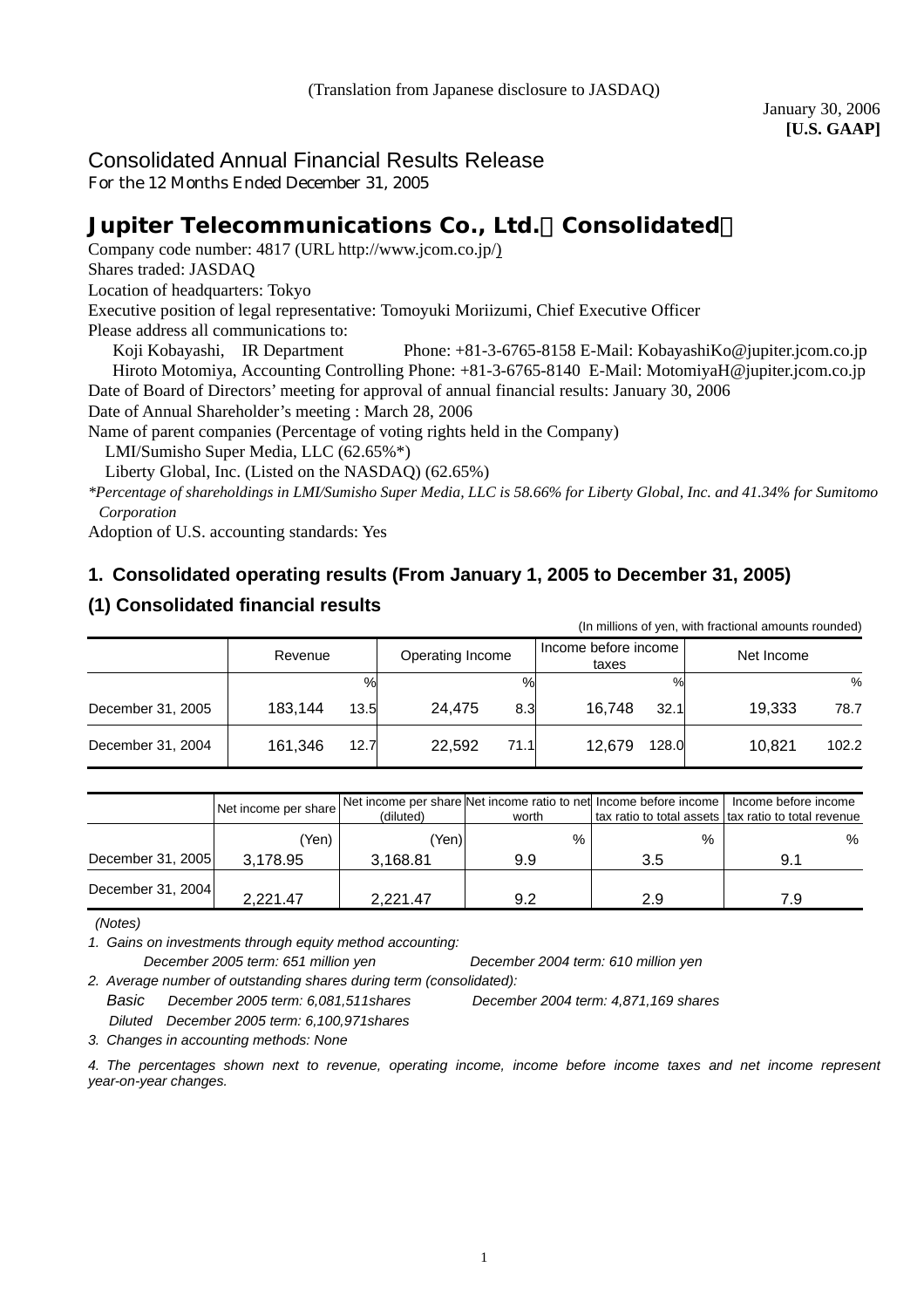# **(2) Consolidated financial position**

|                   | Total assets      | Shareholders' equity | Equity capital ratio to<br>total assets | Shareholders' equity<br>per share |
|-------------------|-------------------|----------------------|-----------------------------------------|-----------------------------------|
|                   | (Millions of yen) | (Millions of yen)    | %                                       | (Yen)                             |
| December 31, 2005 | 516.457           | 251.445              | 48.7                                    | 39.511.48                         |
| December 31, 2004 | 439.291           | 138,370              | 31.5                                    | 26,888.43                         |

*(Notes)* 

*Number of outstanding shares at end of term (consolidated):* 

*December 2005 term: 6,363,840 shares December 2004 term: 5,146,074 shares*

#### **(3) Consolidated cash flow statement**

|                   | Cash flows from<br>operating activities | Cash flows from<br>investing activities | Cash flows from<br>financing activities | Balance of cash & cash<br>equivalents |
|-------------------|-----------------------------------------|-----------------------------------------|-----------------------------------------|---------------------------------------|
|                   | (Millions of yen)                       | (Millions of yen)                       | (Millions of yen)                       | (Millions of yen)                     |
| December 31, 2005 | 60.763                                  | (57, 230)                               | 21,330                                  | 35,283                                |
| December 31, 2004 | 52.512                                  | (39, 882)                               | (9,996)                                 | 10.420                                |

# **(4) Scope of consolidation and application of the equity method**

Consolidated subsidiaries: 20

Affiliated companies accounted for under equity method: 7

#### **(5) Changes in scope of consolidation and in application of the equity method**  Consolidation (new): 3 (elimination): 2

Equity method (new): 2 (elimination): 1

#### **2. Consolidated forecasts for December 2006 term (From January 1, 2006 to December 31, 2006)**

|        |                   |                   | Income before income I |                   |
|--------|-------------------|-------------------|------------------------|-------------------|
|        | Revenue           | Operating income  | taxes                  | Net income        |
|        | (Millions of yen) | (Millions of yen) | (Millions of yen)      | (Millions of yen) |
| Annual | 220,000           | 31,500            | 27,000                 | 18,500            |

(N.b.) Estimated net income per share (annual): 2,907.05yen

(Cautionary note regarding future-related information)

The forecasts contained in this report have been prepared on the basis of information that is currently available. Because such estimates are inherently very uncertain, actual results may differ from the forecasts. The Company does not guarantee that it will achieve these estimated results and advises readers to refrain from depending solely on these forecasts. Readers should also note that the Company is under no obligation to revise this information on a regular basis.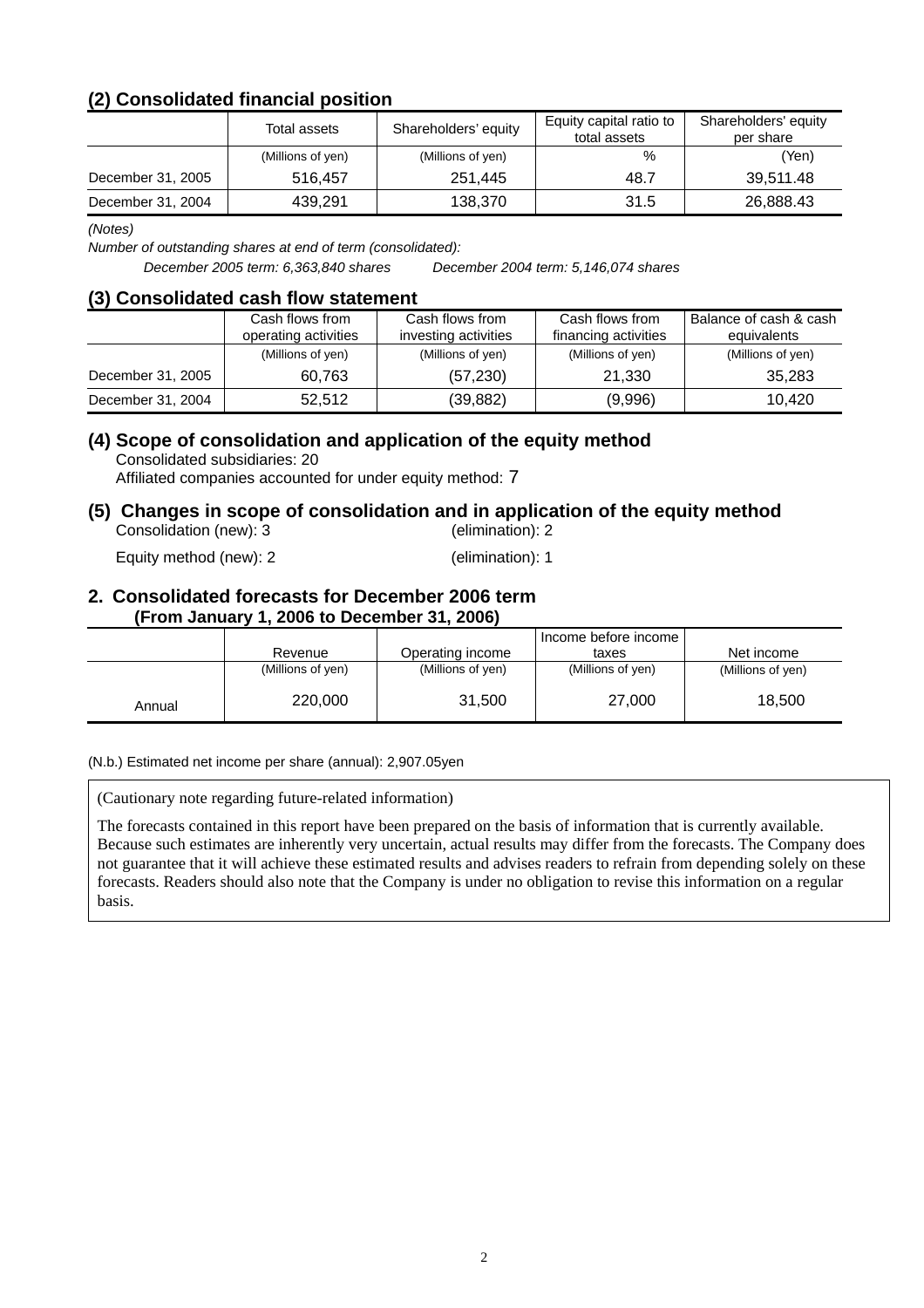# **1**.**Status of the Jupiter Telecommunications Co., Ltd.(J:COM) Group**

(as of December 31, 2005)



Bundled services provided by non-managed franchises are different from ours.

Telephony services are not provided at some managed franchises.

- \*1 Odakyu Telecommunication Services Co., Ltd. changed its name to become J:COM Setamachi Co., Ltd. on January 1, 2006.
- \*2 Kansai Multimedia Service Co., Ltd. became a consolidated subsidiary on January 6, 2006.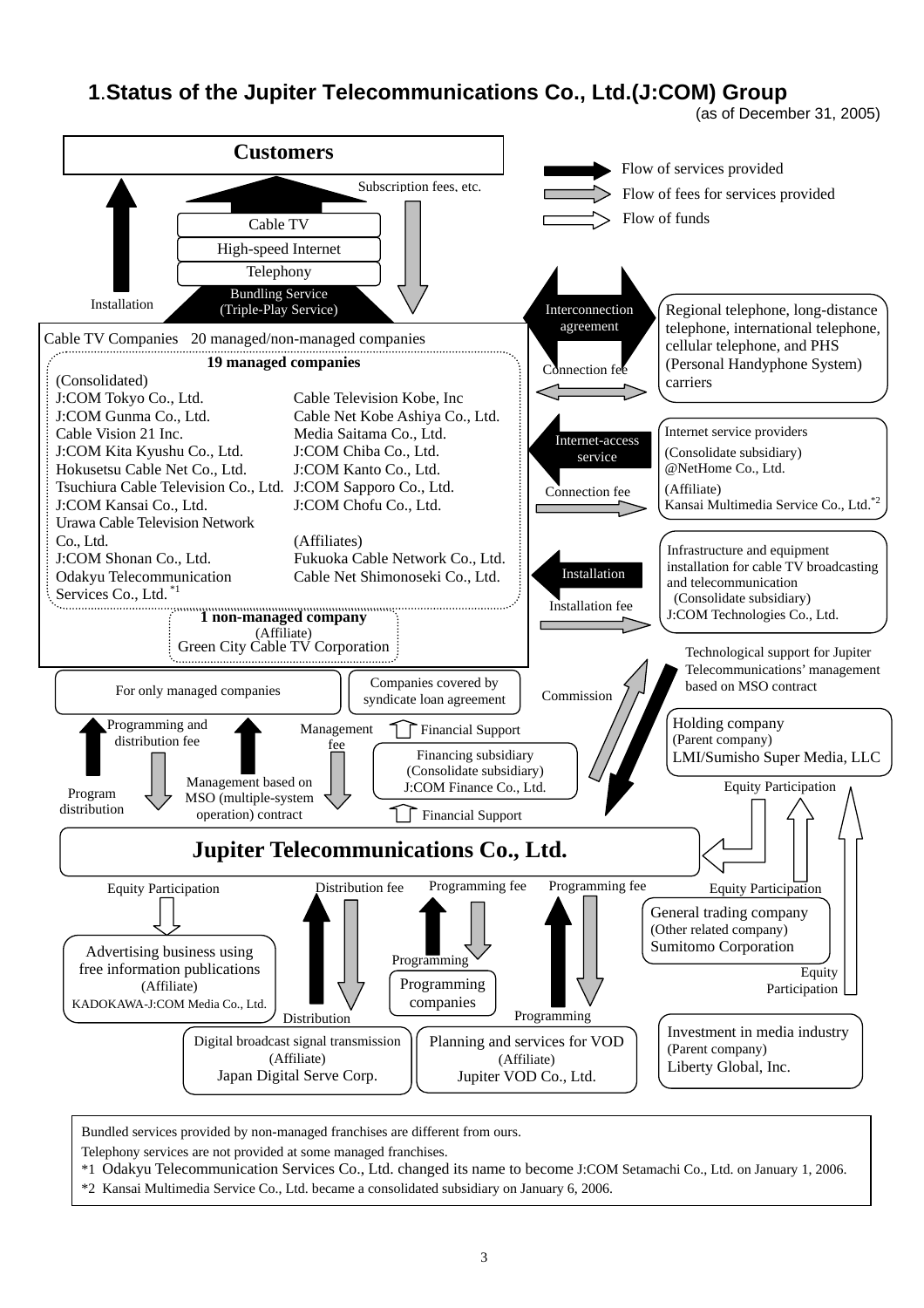# 2. Management Policy

# **(1) Fundamental management policy**

The basic management philosophy of the Jupiter Telecommunications Co., Ltd. (J:COM) Group's (the J:COM Group—consists of the Company, consolidated subsidiaries and equity method affiliates) defines the Company's mission as enhancing the sense of affluence felt by customers in their daily lives by meeting their needs through state-of-the-art visual, audio and Internet services based on high-quality technologies.

In order to realize its management philosophy, the J:COM Group provides three services as a comprehensive one-stop provider: (1) cable television (J:COM TV), (2) high-speed Internet access (J:COM NET), and (3) telephony services (J:COM PHONE). These services are provided through the Group's managed system operators(listed in the "1.Status of the Jupiter Telecommunications Co., Ltd.(J:COM) Group" chart), which use the J:COM broadband (high speed, large capacity) network. In addition, the Group expects, in the spring of 2006, to add mobile services to its product lineup as it evolves from a triple provider (cable television, Internet, telephone) to a "grand slam" provider with four services. Through such services, the J:COM Group endeavors each day to build close relationships with customers and local communities. The aim of its efforts is to become the kind of company able to return the benefits of its achievements to its local communities and shareholders.

As the leader in the broadcast telecommunications industry in Japan, J:COM will seek to gain the satisfaction and trust of all stakeholders, including customers, local communities and shareholders. To achieve sustained growth, the Company will expand the range of its services and content hereafter by utilizing the technologies and know-how that it has accumulated over the years, and will carefully explore all opportunities in new areas of business.

## **(2) Fundamental policy regarding the distribution of profits**

Management believes it is important to return profits to shareholders. Toward that end, the Company will continue to consider an appropriate distribution of profits over the long run, while maintaining and strengthening its financial standing to enable business development that would maximize its corporate value for future growth.

### **(3) Philosophy and fundamental policy regarding reductions in the size of the investment unit**

The Company believes that expanding its base of shareholders and increasing the marketability of its shares are important issues from the standpoint of capital policy. Contingent upon its share price and liquidity moving forward, the Company will consider reducing minimum trading lots for shares.

#### **(4) Target management indices**

The target of the J:COM Group's services is the individual subscriber. Hence the ability of the J:COM Group to bundle services as a one-stop provider and at reasonable prices is its most powerful advantage. J:COM believes that the important benchmarks for measuring the effectiveness of management are revenue, subscriber numbers, revenue generating units (RGUs) per subscribing household or number of services per subscribing household, average monthly revenue per user (ARPU), and churn rate.

In terms of profitability, the Company believes that operating cash flow (OCF) and OCF margins are the important indices for measuring its economy of scale against fixed costs including selling, general and administrative expenses.

## **(5) Medium- and long-term management strategies**

The J:COM Group has identified "Volume plus Value" as the core of its management strategy, and will continue to pursue economy of scale (expanding volume) while putting further efforts into increasing the attractiveness of the J:COM Group's services (increasing value).

In terms of volume strategy, the J:COM Group is endeavoring to increase subscriber numbers in existing markets by taking the following actions: strengthening its sales and marketing capabilities, actively marketing to households that currently receive retransmission services, expanding the customer base by exploiting the increasing visibility of the digital service and the shift from analog to digital terrestrial broadcasting, and promoting business based on its strong local presence. In addition, the J:COM Group will promote other measures to expand existing market areas, including: extending its network, forming strategic alliances with other geographically proximate cable television operators and so forth, or acquiring them. In the rapidly changing broadcast communications industry, the ability to adapt immediately to new technologies and new services is vital; the J:COM Group will work in tandem with other companies in the cable television industry to enhance the competitive advantage of the industry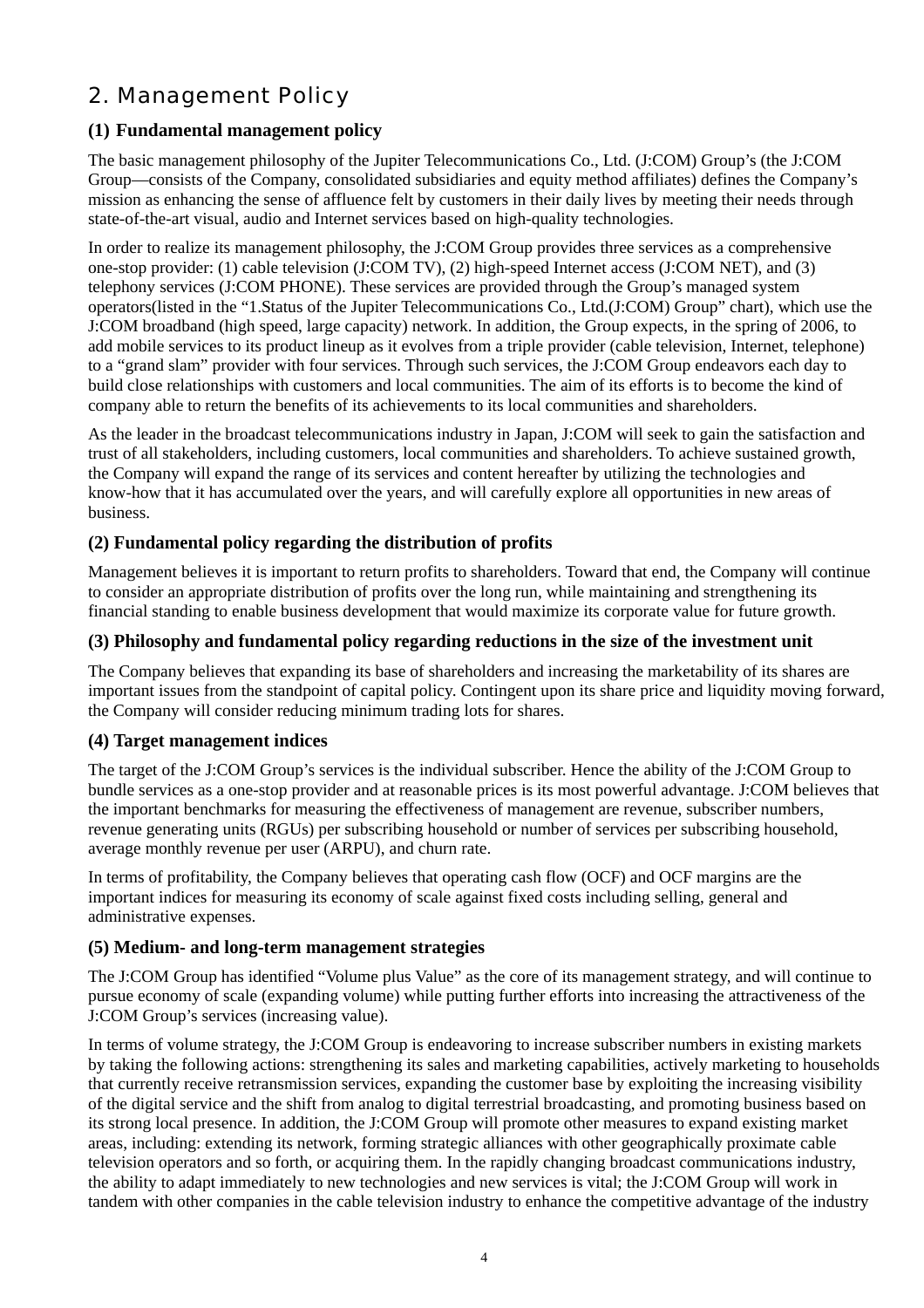as a whole and provide services to other cable television systems.

In terms of value strategy, the J:COM Group will endeavor to increase the number of services provided per subscribing household (bundling ratio) through bundled transactions, and to increase the ARPU by enhancing the added value of its existing services. In addition to existing services, the J:COM Group will provide mobile services starting from the spring of 2006 and will strive to lower churn rates and to increase ARPU. The J:COM Group is also preparing an organizational structure that will enable sustained growth moving forward.

## **(6) Issues requiring action**

The paramount issue facing the J:COM Group is sustaining consistent growth hereafter in the face of increasingly harsh competition with satellite operators and telecommunications carriers.

To sustain future growth, the J:COM Group will steadily execute its growth strategies described in the following paragraphs to increase subscriber numbers and ARPU.

### *a. Strengthening sales and marketing capabilities*

The J:COM Group currently deploys approximately 1,900 persons in direct sales teams that cover the densely populated urban areas of the Kanto, Kansai and Kyushu regions, and also in Sapporo. Sales personnel take a consultative sales approach by meeting customers face-to-face and listening to their needs. To enable sales teams to present information on increasingly complex digital services in a detailed yet easy-to-understand manner, the J:COM Group focuses on two tasks: providing a higher level of training to sales representatives and increasing the percentage of sales representatives employed by managed system operators as full-benefit employees or as contract employees. Moreover, the J:COM Group is using customer centers—three in the Kanto region, and one each in the Kansai, Kyushu and Sapporo regions—to supplement direct sales activity. At these centers, personnel are equipped not only to respond to inquiries from customers but also to explain services over the phone and to schedule installations. The aim is to attract new subscribers and to sell additional services to existing customers. The J:COM Group also plans to add two additional customer centers in the Sapporo and Kyushu regions in spring 2006 to enable it to conduct more efficient sales and marketing focusing on outbound call activities.

To coincide with its listing on the JASDAQ Securities Exchange on March 23, 2005, the Company changed its corporate logo to J:COM, a new branding concept. The colon in J:COM is meant to suggest the Company's role as a connecting point between the customer and the future; it is also meant to symbolize the J:COM Group's desire to link customers with J:COM, customers with their communities, and families with families through the J:COM "window." In marketing its services hereafter, the J:COM Group will stress four key words or phrases which denote the strength of the J:COM Group: "Face to Face", "Fun", "Advanced" and "Reliability and Assurance."

#### *b. Actively marketing to households that receive retransmission services*

In addition to the J:COM Group's 2.003 million paying households (as of the end of the fiscal year under review; 2.136 million households on a total managed system operators basis), 3.113 million households (as of the end of the fiscal year under review; 3.414 million on a total managed system operators basis) in multiple dwelling units (MDUs) or in areas affected by signal interference are currently connected to the J:COM Group's network. The J:COM Group provides these households with retransmission services for viewing terrestrial broadcasts on their television sets without using an antenna, in addition to providing local information through community channels. The community channels represent a potential medium for delivering promotional messages or advertisements on the J:COM Group's services. Consequently, the J:COM Group has an edge over its competitors in this segment of the market. Moreover, because these households are already connected to the Company's network, initial installation costs can be kept below what they would have otherwise been. The J:COM Group utilizes these advantages by promoting bulk contracts called "J:COM IN THE ROOM" for MDUs to convert them into a stable revenue source. This represents a different approach from the conventional way of marketing targeted at individual customers, as the J:COM Group's sales staff proposes that the MDUs' owner or management associations require all households living in the MDUs to subscribe to its service in bulk. The bulk contract volume has been increasing steadily since March 2005, since it fulfills the owners' needs to raise the MDUs' asset value and increase rent revenue by shortening vacancy periods. A further impact that J:COM Group can expect from the bulk contract includes prevention of competitors' entering into the market and reduction of the churn rate at MDUs that were subject to frequent churn. The Company will propel the marketing activities of the bulk contract for MDU owners through strengthening bundled service of J:COM TV and J:COM NET.

#### *c. Expanding the customer base by exploiting the increasing visibility of the digital service and the shift from*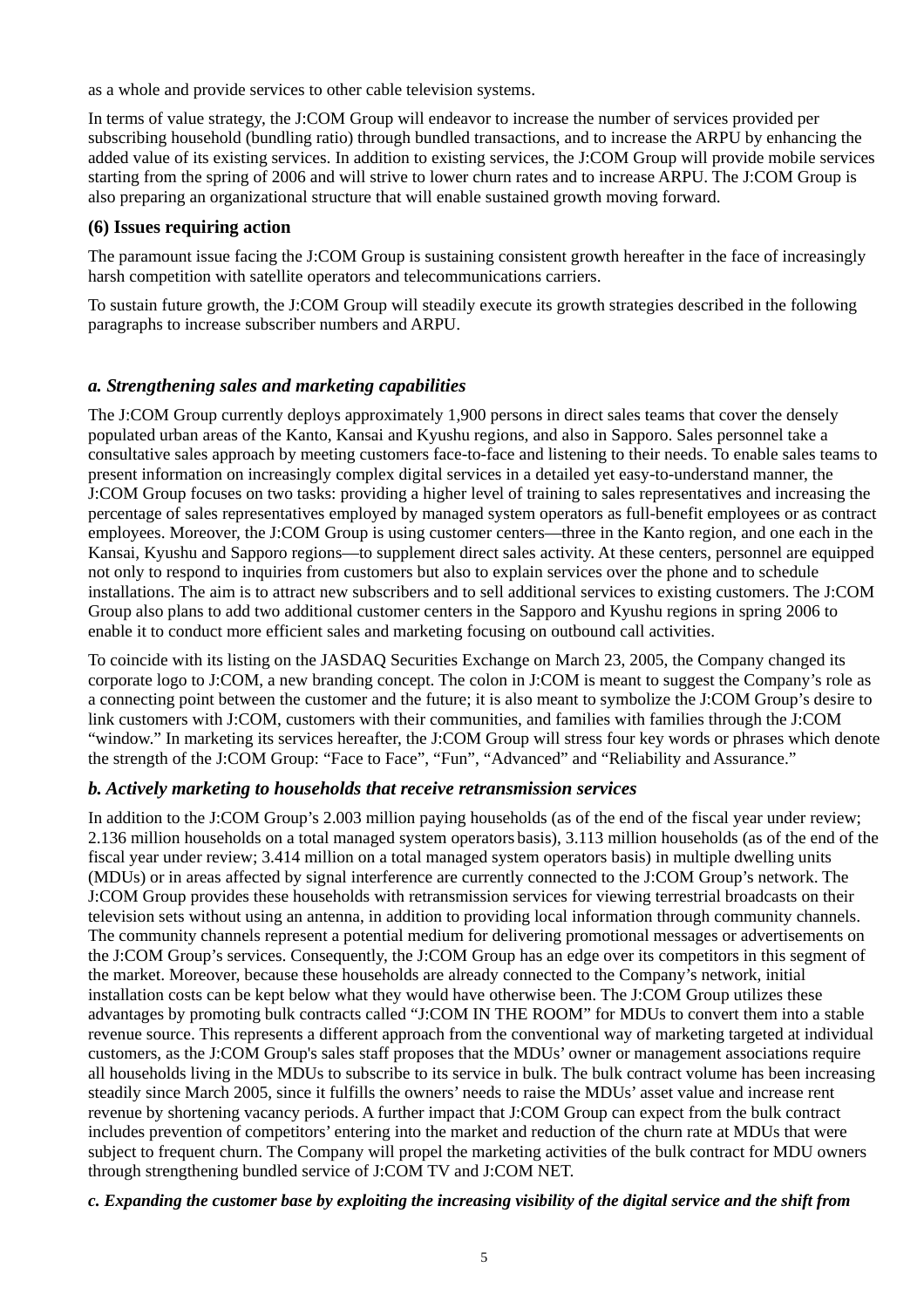#### *analog to digital terrestrial broadcasting*

The Ministry of Internal Affairs and Communications has mandated that all terrestrial television broadcasting be changed from analog to digital by July 2011. With the announcement of this policy, many terrestrial broadcasters have already begun digital broadcasting in the Kanto, Kansai and Nagoya regions. Terrestrial digital broadcasts are expected to be available in all major cities nationwide by the end of 2006. Ordinarily, those who wish to view terrestrial digital broadcasts must have a special antenna and a digitally adapted television or digital tuner. This is not true of subscribers to the J:COM Group's digital service, who can watch terrestrial digital broadcasts, including a great number of attractive high-definition programs, by using a digital set-top box. As the general public's awareness of terrestrial digital broadcasting increases, the attractiveness of the J:COM Group's digital service will grow in the eyes of potential customers. This is an opportunity that will be vigorously pursued, and the J:COM Group will make the most of this chance to increase subscribers to its digital service. In addition to terrestrial digital broadcasts, J:COM offers other digital services through its single set-top box, including high-definition BS (broadcast satellite) and cable digital<sup>1</sup> broadcasting, electronic programming guides (EPG), and video on demand (VOD).

 $<sup>1</sup>$  As of December 2005, the J:COM Group has implemented changes to the provision of CS (communications satellite)</sup> digital broadcasts for all subscribers to the J:COM Group's digital service. The change means that broadcasts previously provided through satellite are now provided through the optical transmission network of Japan Digital Serve Corp. (JDS), which operates a broad-area distribution network for cable television providers. Accordingly, the J:COM Group now uses the term "cable digital broadcasts" for the service previously referred to as "CS digital broadcasts."

#### *d. Promoting business based on strong local presence*

The principal characteristic—and principal strength—of cable television operators is their strong local flavor and their close ties to the communities they serve. Consequently, the J:COM Group has taken a two-pronged approach in each market: concentrating functions that contribute to economies of scale within the multiple-system operator (MSO); and, at the same time, assigning staff who are intimately familiar with the area to handle local operations at managed system operators, assuring that sales, marketing and customer service suit the conditions and environment of each locale. The managed system operators also produce and broadcast community channels that cover local governmental events and topics relating to the local community. Also, in conjunction with program suppliers, each of the managed system operators organizes various local events that target mainly its local customers.

To promote a sales approach that is increasingly locally oriented, the J:COM Group is endeavoring to increase the number of sales representatives hired locally and to increase the ratio of local hires who become full-benefit employees of its managed system operators. The J:COM Group is also endeavoring to provide more effective and in-depth training programs to sales personnel.

The J:COM Group has also established customer centers in each market area that can respond efficiently to telephone calls and email inquiries from customers because they are manned by personnel familiar with the social and cultural peculiarities of each locale. The technical support centers deployed in each market also provide prompt responses to requests for new installations or troubleshooting.

The J:COM Group firmly believes that promoting business based on its strong local presence strengthens the Company's ties with its customers, local governments and communities, and enhances customer satisfaction.

#### *e. Extending the J:COM network*

One of the growth strategies of the J:COM Group is to concentrate resources on extending its network in order to increase the number of serviceable households, or "homes passed." ("Homes passed" refers to the number of households that can be connected through lines that have been laid for cable television, high-speed Internet access and telephony.)

In determining plans for extending its network, the J:COM Group takes into account factors for the areas being considered such as characteristics of the area, competition with other companies, on-the-ground sales capabilities and investment efficiency.

In 2005, the J:COM Group made an effort to increase the number of serviceable households or "homes passed." This initiative was focused on the following areas: Sayama City, Kawachinagano City and Tondabayashi City in Osaka; Kiyota Ward and Minami Ward in Sapporo, Hokkaido; and Noda City, Chiba. In addition, there was a commensurate increase in serviceable households due to new housing construction in areas where cable had already been laid. Moreover, the number of the J:COM Group's "homes passed" expanded as a result of acquisition of CATV operators. Consequently, the number of "homes passed" on a consolidated basis in the fiscal year ended December 31, 2005, rose to 7.297 million households, up 1.009 million households from the same period in the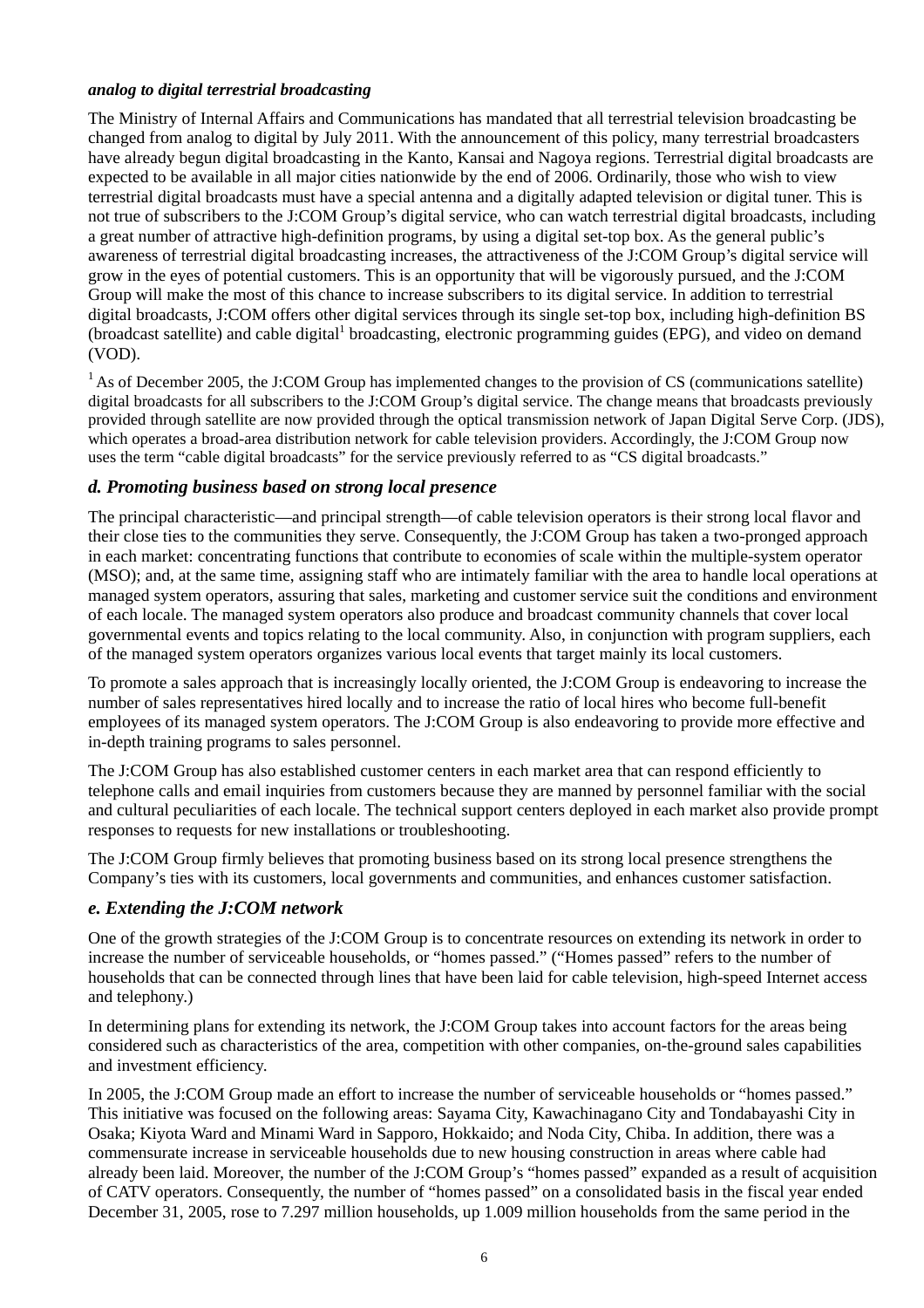previous year.

The J:COM Group will continue to make the extension of its network an important part of its management strategy hereafter, and will take vigorous steps to bring these plans to fruition.

## *f. Forming strategic alliances with other geographically proximate cable television operators and other businesses or acquiring them*

The J:COM Group's managed system operators are concentrated in the Kanto, Kansai and Kyushu regions and Sapporo. Organizing managed system operators by region enables the J:COM Group to reduce network construction costs and to introduce new services rapidly. This in turn allows the J:COM Group to provide service to a larger number of customers on the basis of a common operational infrastructure—an infrastructure comprising station operations, sales, technical support, and customer service. Given the characteristics of the industry—the large number of small companies involved, increasing competitive pressures from both inside and outside the industry and the larger investments demanded by the shift to digital broadcasting, etc.—the J:COM Group believes that smaller cable television operators will begin moving toward mergers or alliances with companies that have larger managerial resources.

Amid this industry environment, the Company acquired all shares of Odakyu Telecommunication Services Co., Ltd. on September 30, 2005, making it a consolidated subsidiary. Now doing business as J:COM Setamachi, the subsidiary operates a cable television business in areas along the rail lines of Odakyu Electric Railway Co., Ltd. In addition, the Company made Cable Television Kobe, Inc., a consolidated subsidiary (65.13% voting rights as of the end of the fiscal year under review) on November 7, 2005, from its previous status as an equity method affiliate. Other developments include the conclusion of a basic agreement with Sumida Ward, Tokyo to assign certain shares in Sakura Cable TV Co., Ltd. to J:COM. The memorandum of agreement, which was announced in December 2005, is subject to approval at a Sumida Ward Council meeting to be held in March 2006. After the transaction is completed, the Company will consider purchasing shares from other shareholders to gain majority control over Sakura Cable TV. Further, the Company acquired 81.00% of the shares outstanding in Rokko Island Cable Vision Co., Ltd. on January 10, 2006, making it a consolidated subsidiary.

The J:COM Group will continue to pursue equity-based alliances with cable television operators that are operating in areas close to its own system operators. Alternatively, if the opportunity arises, it will pursue friendly acquisitions of such operators.

Equity-based alliances and acquisitions of companies other than cable television operators are also viewed as an important strategy for the J:COM Group. In the Kansai region, the Company increased its stake of outstanding shares issued by Kansai Multimedia Service Co., Ltd. from 25.75% to 64.0% on January 6, 2006. Consequently, Kansai Multimedia Service was made a consolidated subsidiary of the company. Together with the acquisition of @NetHome Co., Ltd., the Company has acquired control of two major ISPs for cable system operators. Looking ahead, the Company will seek to increase its synergies for content development and existing businesses, in addition to further strengthening its foundation for business.

#### *g. Strengthening the competitiveness of the entire cable television industry*

The J:COM Group recognizes that the ability to adapt rapidly to new technologies and services in a rapidly changing broadcast telecommunications industry is important. At the same time, it believes that, in order to resist competitive inroads from other companies, it is vital to collaborate with other cable television companies over broad geographical areas to increase the entire industry's presence. As part of this strategy, Jupiter Telecommunications purchased a stake in Japan Digital Serve Corp. (JDS) in July 2005. JDS is an operator of a broad-area distribution network for cable television providers. Starting in December 2005, all managed system operators of the J:COM Group began using the nationwide optical transmission network developed by JDS that links the Tokyo-Osaka-Fukuoka corridor. As a result of this development, the J:COM Group now provides its digital cable subscribers with cable digital programming without relying on satellites. Furthermore, the J:COM Group added high-definition channels (Discovery HD, FOXlife HD) exclusive to cable television operators in December 2005, utilizing the JDS optical transmission network. Looking ahead, the J:COM Group will strengthen the competitiveness of the cable television industry by adding attractive content exclusive to cable television operators. This content will range from high-definition broadcasts to programs with local content.

The company will simultaneously seek to enhance its revenues by providing services to independent cable television operators in which the Company does not hold a stake. These services will include cable television digital distribution and primary IP telephony.

In terms of the former, the Company has already begun providing digital broadcasting, pay-per-view (PPV) and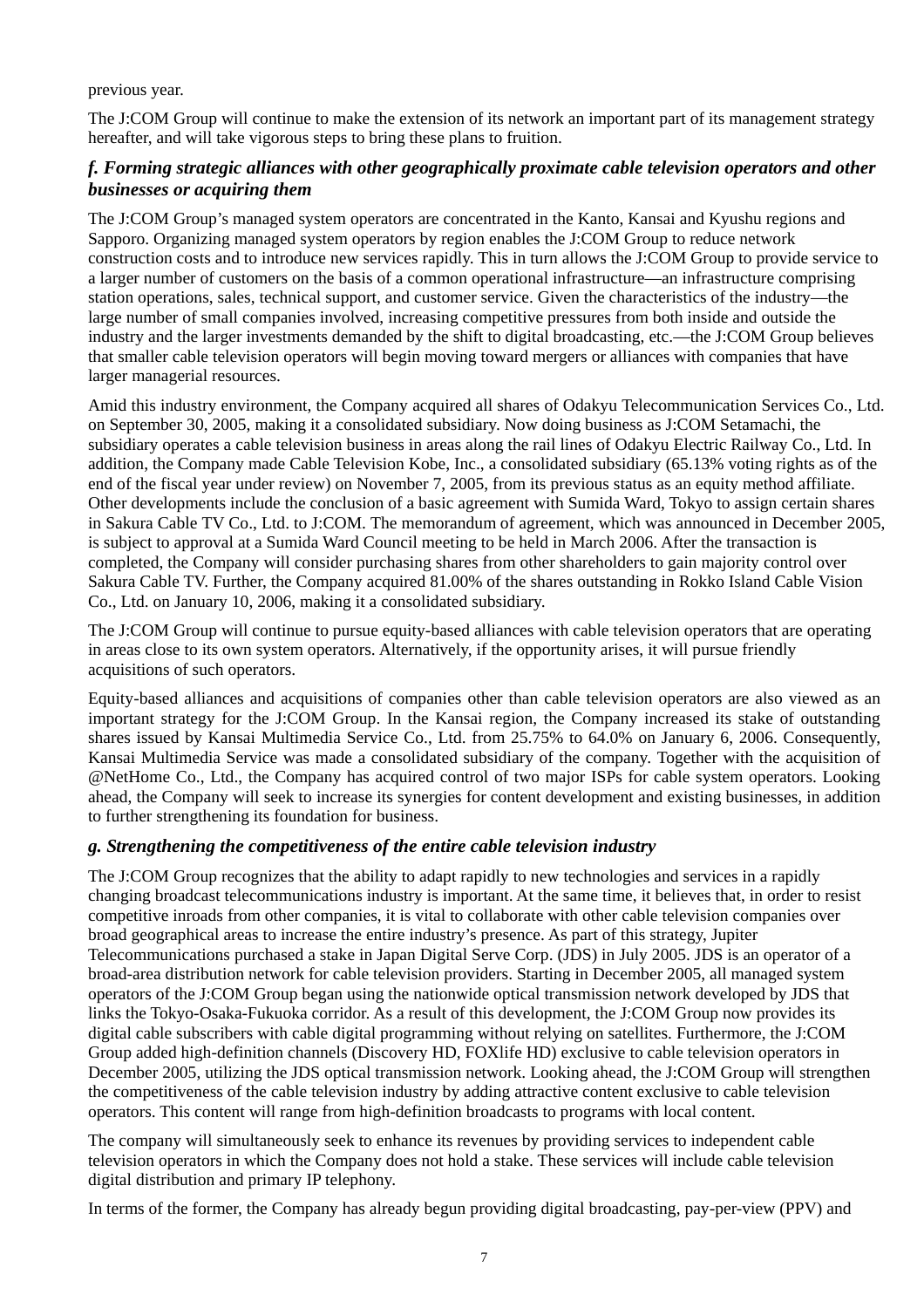other digital services to two operators affiliated with Mediatti Communications, Inc (Mediatti). In terms of the latter, the Company, together with its subsidiary, @NetHome Co. Ltd., and Mediatti have reached a basic agreement for @NetHome to provide wholesale primary IP telephony services to Mediatti, based on Jupiter's expertise in primary IP telephony services. The Company is also moving ahead with plans to provide video on demand services to other cable television operators.

## *h. Increasing the number of services provided per household (bundling ratio)*

The Company believes that the J:COM Group's bundled service, in which the three services provided by the Group (J:COM TV, J:COM NET, and J:COM PHONE) are combined in a single package, is superior to similar services provided by other companies in terms of service content and quality, level of customer service, pricing structure, and other factors. The bundling ratio, which indicates the number of services provided per household as of the end of the fiscal year under review, stood at 1.73 on a consolidated basis(1.72 for total managed system operators basis), contributing to a higher ARPU. Another factor in this regard is that, as the bundling ratio increases, the churn rate declines. Consequently, the J:COM Group will continue to promote bundled transactions.

### *i. Increasing ARPU by enhancing the added value of existing services*

To increase ARPU, the J:COM Group will aim to enhance added value for its three existing services through higher quality and performance.

The following section details the status of current services and the actions being taken to establish new services.

## *Cable television (J:COM TV)*

The J:COM Group began full-fledged marketing of J:COM TV Digital service in April 2004. Subscriber households have grown steadily since the launch of the service, standing at 621,000 households (36.8% of all cable television subscribing households) at the end of the fiscal year ended December 31, 2005 on a consolidated basis. The J:COM Group provides this digital service at a monthly rate of 4,980 yen (including rental costs for the set-top box but before taxes), which is 1,000 yen higher than the charge for its analog J:COM TV. Hence, promoting the shift to digital services contributes to a higher average revenue per customer. In the J:COM TV Digital service, subscribers can choose a basic package that offers substantial value, including terrestrial digital and BS digital broadcasts, with their large offerings of high-definition programs, as well as cable digital broadcasting, which features carefully selected and highly attractive specialty channels. Since December 2005, the basic package has been expanded with high-definition channels (Discovery HD, FOXlife HD) exclusive to cable television operators. These channels use the nationwide optical transmission network of JDS. The basic package also includes electronic programming guides (EPG), many premium channels that are available on a monthly basis, and a pay-per-view (PPV) service, where subscribers pay only for the programs watched. In addition, the J:COM Group began a video on demand (VOD) service (J:COM On Demand) through all of its managed system operators from July 1, 2005; J:COM On Demand enables viewers to select and watch programming whenever they want. The VOD service is one example of an interactive digital service that takes maximum advantage of the Company's broadband network; and it is a service that cannot be duplicated by satellite TV operators.

Finally, the J:COM Group has plans to begin a digital video recording (DVR) service expected in the spring of 2006, which will feature an internal hard disk in its set-top box capable of recording high-definition broadcasts. The DVR service will enable recording of programs to the internal hard disk, freeing customers from the usual annoyances of tape management. The service will also use EPG service to simplify timer recording and will include a "time shift<sup>2</sup>" function to significantly improve convenience for users. Various marketing surveys indicate that DVR services are highly anticipated by customers due to these advantages. The Company accordingly maintains high expectations for the spread of DVR service.

<sup>2</sup> A function that can simultaneously record "live" TV programs and reproduce/pause programs, just like a video player.

## *High-speed Internet access (J:COM NET)*

The J:COM Group provides a high-speed Internet access service primarily delivering speeds of either 30 Mbps and 8 Mbps through its Internet service providers (ISPs) @NetHome Co., Ltd. and Kansai Multimedia Service Co., Ltd. The monthly charge for these services is 5,500 yen for the 30 Mbps service and 4,980 yen for the 8 Mbps service (both before taxes). Since August 2005, the J:COM Group has offered the J:COM NET Hikari service for multiple dwelling units (MDUs). This service, which requires that optical fiber cables be connected to the MDUs, utilizes coaxial wiring in the buildings. The ultra high-speed Internet access service offers speeds of up to 100 Mbps for customers who require even faster Internet access.

The primary market for J:COM Group's Internet service consists of family users. To ensure their satisfaction, the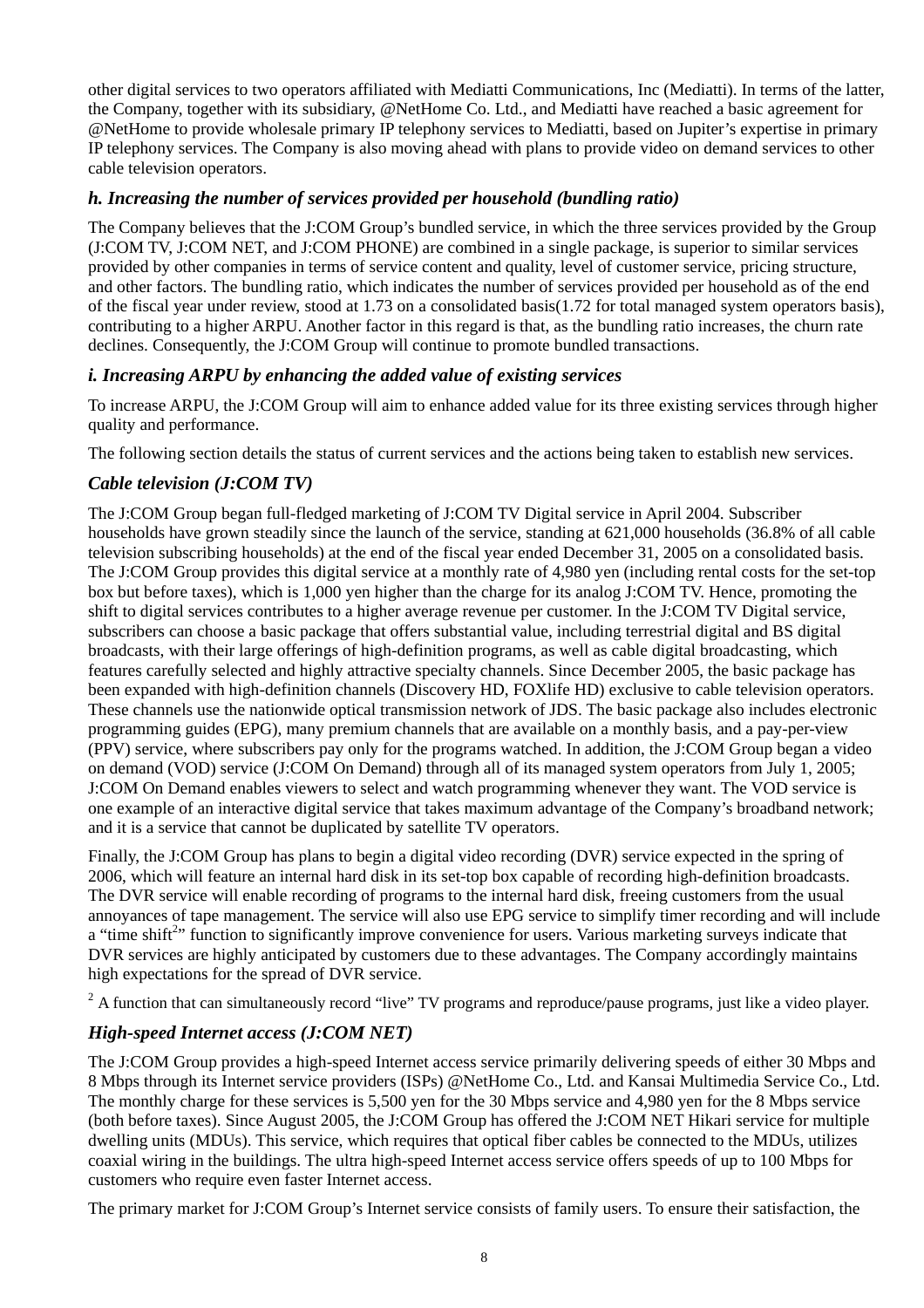J:COM Group endeavors continually to expand and broaden the basic offerings of J:COM NET. As a result, the basic Internet package currently permits five email accounts to be opened free of charge and offers a wide array of security services, mail and Web virus scanning, parental control software<sup>3</sup>, and spam mail filters. The Company also offers an optional home networking service that uses a modem with integrated wireless LAN capability for cable-free networking. The monthly charge for this service is 500 yen (before tax). The J:COM Group plans to continue adding a variety of services based on new technology as these become available.

<sup>3</sup> Parental control software is installed on the user's PC and communicates with central servers to block undesirable sites according to a specified level. Users can also configure the software to block specific sites or those that contain certain keywords.

## *Telephony service (J:COM PHONE)*

The J:COM Group has until now offered primary fixed-line telephony services that use switching technology. These services are comparable in quality to the fixed telephone services of Nippon Telegraph and Telephone East Corp. and Nippon Telegraph and Telephone West Corp. In 2005, managed system operators and systems launching telephone services for the first time introduced fixed-line telephony services with the same quality and features using IP technologies. These IP telephony services were introduced by J:COM Sapporo Co., Ltd. in April 2005, in the Minami-Osaka system of J:COM Kansai Co., Ltd. in October 2005 and in J:COM Chofu Co., Ltd. in November 2005. The J:COM Group provides high-quality, primary IP telephony services with number portability and the ability to place emergency calls (110, 118 and 119). These services are distinct from optional IP telephony services (050 prefix) offered by some ISPs. Looking ahead, the J:COM Group will launch primary IP telephony services through J:COM Gunma Co., Ltd., J:COM Setamachi and Cable Television Kobe, Inc. during 2006.

#### *j. Development of new services*

Based on its customer base of over two million households and other resources—its brand strength, marketing, sales and technical capabilities, customer service infrastructure and billing platforms, etc.—the J:COM Group will continue to develop new services. Specifically, the Company will offer a new mobile service beginning from the spring of 2006, in partnership with WILLCOM, Inc. The entry into the mobile business is designed to improve customer satisfaction by strengthening the Company's overall ability to provide services. The move is also designed to lower churn rates and improve ARPU.

The Company also acquired a 50% stake in KADOKAWA-J:COM Media Co., Ltd. in November 2005, making it an equity method affiliate in order to strengthen regional marketing. Plans for the affiliate include involvement in planning, production and distribution of free information publications, and regional information advertising via free information publications, cable television programs and the Internet.

The J:COM Group is further examining the possibility of introducing a new mobile service aimed at the approximately 200,000 SOHO businesses within its service area. Other potential new services include interactive TV services and home security services that utilize interactive digital technology.

This ability to provide a high-value-added, reasonably priced lifeline service in a one-stop format under a single bill is where the J:COM Group excels; the J:COM Group believes that increasing customer satisfaction through the provision of such services will generate higher ARPU.

#### *k. Preparing an organizational structure to achieve sustained growth*

The Company is currently preparing a new organizational structure to enable sustained growth moving forward. In an effort to strengthen product management, the Company has adopted an organizational structure split by product segment, under the supervision of the Service Strategy Division and the Business Promotion Dept. The Company has also implemented organizational changes to achieve unified management and operations of products and services. The unified approach covers the processes from strategic proposal of products and services through to their design and development, extending to commercialization and market introduction. These organizational changes emphasize strategic action and speed in order to overcome intensifying competition in the future. Looking ahead, the Company will continue to take a flexible approach as it seeks to improve and reassess its organizational structure as the need arises.

In an effort to improve the consistency of customer service and level of customer satisfaction, the Company reorganized its customer operations on January 1, 2006 by establishing a new Customer Care Division. The new Division oversees the work of the Customer Operations Department and the newly formed Tele-sales Promotion Department. The latter department conducts outbound call marketing of additional services to existing customers in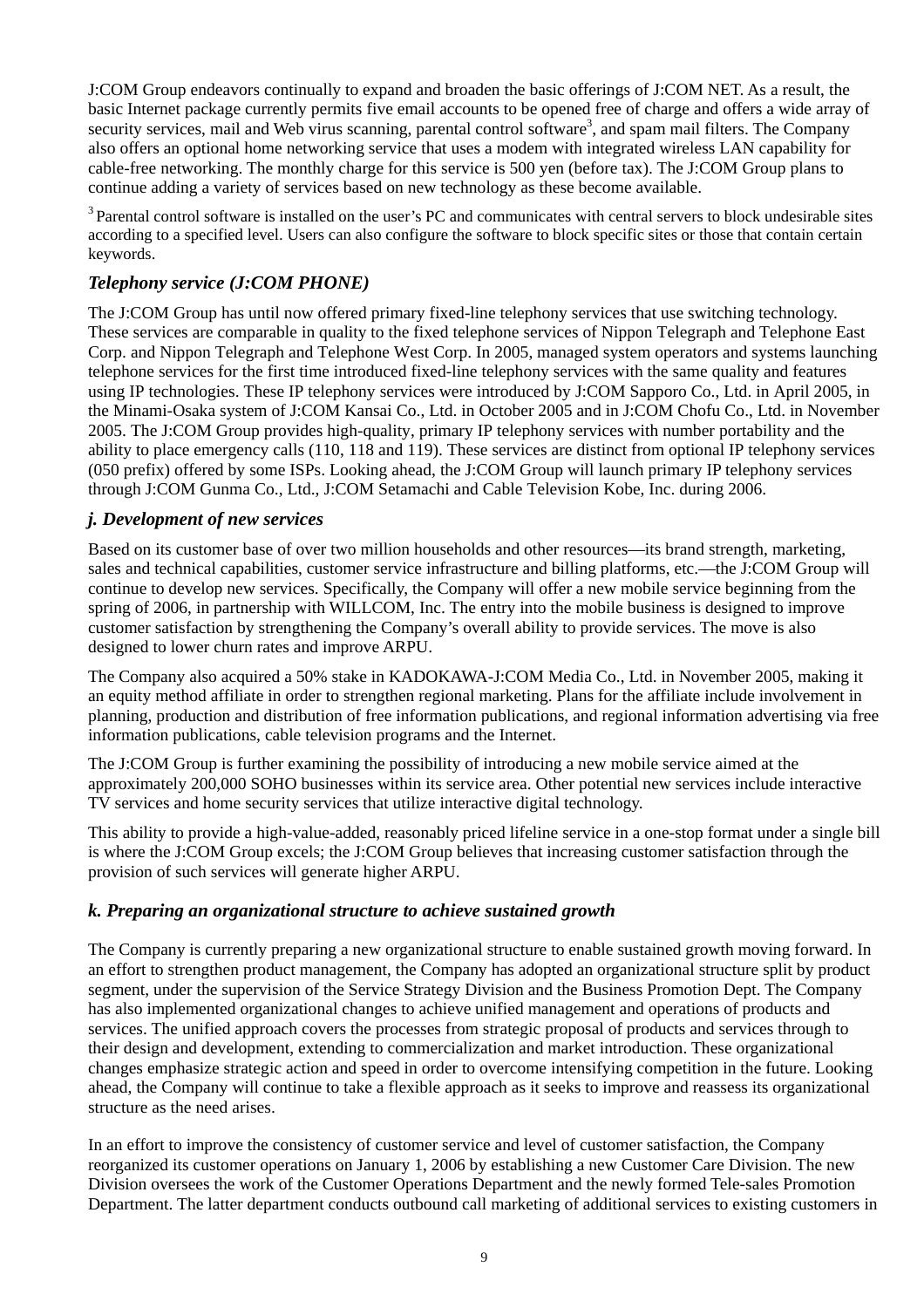addition to the traditional approach of waiting to receive telephone inquiries and applications.

Technical support centers, established in each region to set up new services and resolve technical issues, have been integrated with the operations of J:COM Technologies Co., Ltd. (a 100% subsidiary). The move is designed to increase the efficiency of technical operations.

In addition to the aforementioned growth strategies, the J:COM Group is pursuing economies of scale by further exploiting its advantages as an MSO. At four monitoring centers that cover its main marketing regions, the J:COM Group currently implements systems-monitoring programs which enable it to constantly monitor its networks. In relation to headend systems, digital headend functions have been designed to cover the entire country with three locations since the start of its operations. To the subscribers of newly consolidated group companies, J:COM Setamachi and Cable Television Kobe, J:COM digital services will be available through the aforementioned efficient, sophisticated facilities and structure.

The J:COM Group also believes that promoting a unified marketing program organized under the J:COM brand will stabilize selling, general and administrative expenses while bringing about more efficient sales promotion activities.

Finally, with an expanding base of customers as a backdrop, the J:COM Group intends to use its increasing bargaining power with our vendors as a means of acquiring programming and equipment on more advantageous terms.

#### **(7) Basic approach and implementation of corporate governance measures**

#### a. Basic approach to corporate governance

At J:COM, corporate governance is considered essential to improving the efficiency of management and maintaining the health of the Company. Corporate governance is also viewed as essential to ensuring transparency of management in achieving these objectives. J:COM is strengthening its approach to corporate governance in order to establish a management structure best suited to the Company. This initiative is aimed at maximizing corporate value over the medium- and long-term future in the eyes of shareholders and customers as well as employees and society.

#### b. Implementation of corporate governance measures

Management decision-making and supervisory functions centering on system of directors and auditors

#### 1. Board of Directors

The Board of Directors consists of 13 directors including 6 outside directors. The responsibilities of the Board of Directors include making decisions about the Company's management policy, management strategy and business plan. The Board of Directors also decides on the acquisition and disposal of important assets and makes critical decisions regarding the organization and personnel. In addition, the Board of Directors supervises the execution of business by the Company and its subsidiaries. Directors are appointed for one-year terms in order to achieve a management structure that can swiftly respond to changes in the business environment.

#### 2. Auditor structure

The board of statutory auditors consists of three auditors including one outside auditors<sup>4</sup> and one full-time auditor. Auditors are guided by an auditing plan prepared by the board of statutory auditors. Auditors review every aspect of business activities including business policies, business plans and procedural conduct. Implementation of business and the status of legal compliance are also audited. Auditors attend important meetings such as Board of Director meetings and are responsible for inspecting critical corporate documents and auditing subsidiaries. These findings are reported to the board of statutory auditors. The accounting auditor provides auditors with reports and descriptions of audit findings on an as-needed basis. Auditors are also responsible for examining financial statements and detailed documents included with financial statements.

<sup>4</sup> One outside auditor resigned on October 31, 2005. At the Ordinary General Meeting of Shareholders scheduled for March 2006, the Company will appoint a new outside auditor(s). The move to adopt a Board of Auditors with at least half its members being outside auditors will bring the Company into compliance with rule changes introduced on May 1, 2005. These rule changes resulted from partial amendments to the *Law Concerning Special Rule of Commercial Code Concerning Audit, etc. of Joint Stock Company* (Law No. 149 of December 12, 2001).

#### 3. Other measures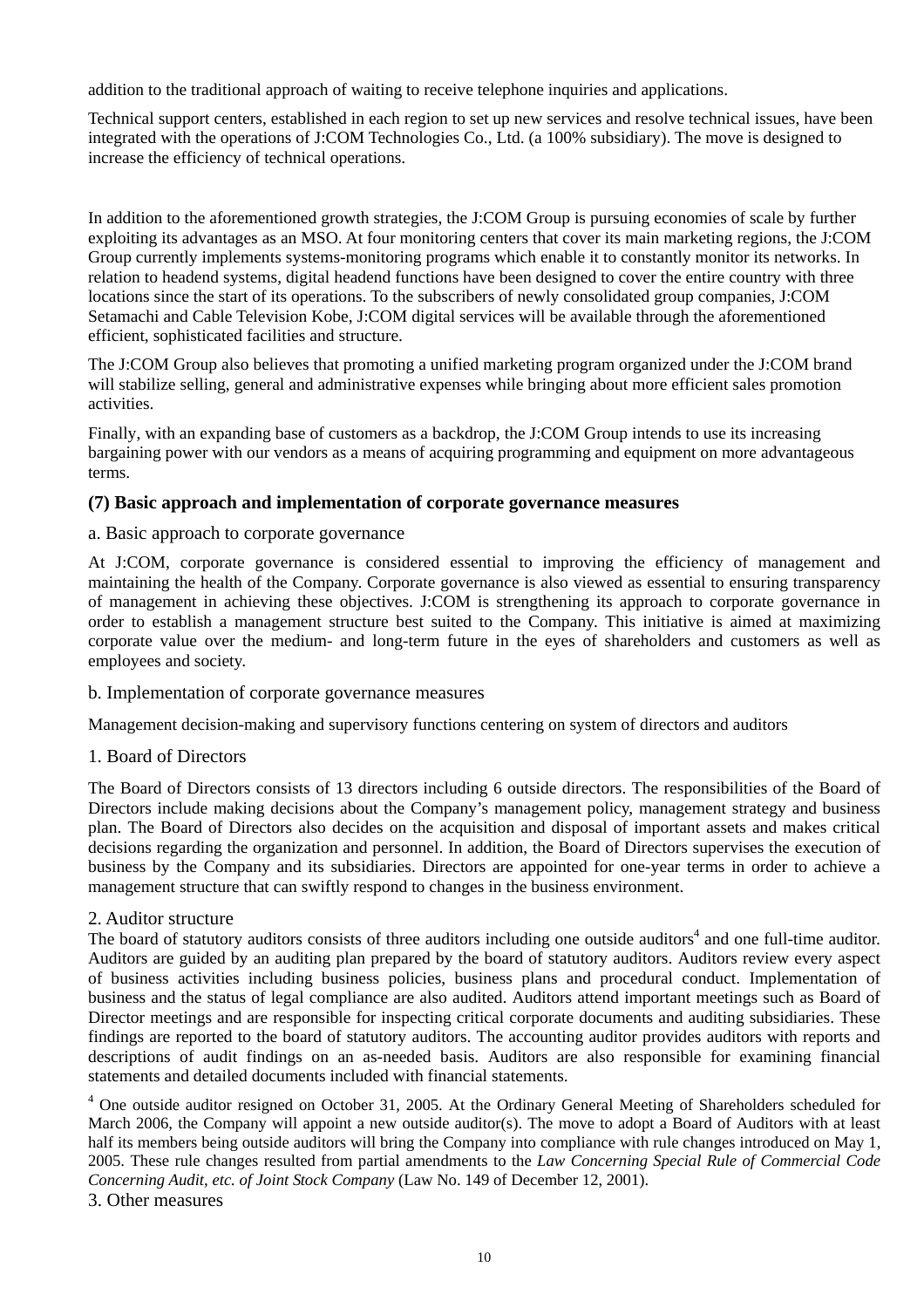A management council made up of the fulltime Managing Directors and Division General Managers contributes to swift and appropriate decision making at the Company. The management council meets to discuss important business matters. It is also responsible for managing the business results of the Company and its consolidated subsidiaries and equity method affiliates, referred to as "Group companies". The management council advises the President and Directors to assist in the appropriate execution of business, including the convening of extraordinary Board meetings.

#### Preparation and operation of internal management structure

#### 1. Organization and structure for internal auditing

The Internal Auditing Department, which reports directly to the President, is responsible for the internal audit of the Group companies. The Internal Auditing Department has a staff of approximately 10 employees. Its employees audit every aspect of the internal organization and Group companies. Audits are conducted at least every two years, according to the schedule laid out by the auditing plan. Audit findings are submitted as reports to the President. After auditing, organizations are monitored every three months to trace the progress of improvements to address deficiencies uncovered by audits.

The Internal Auditing Department and auditors work independently but maintain close communications. The Internal Auditing Department reports the findings of audits to the full-time auditor, in order to contribute to audits by the board of statutory auditors.

#### 2. Internal Control Committee

As a consolidated subsidiary of LGI, whose shares are listed on the U.S. NASDAQ Stock Market, Jupiter Telecommunications is required to comply with the US Sarbanes-Oxley Act starting by the end of fiscal 2006. The Company is taking steps to strengthen and promote its internal control structure, centering on compliance with the Sarbanes-Oxley Act. In May 2005, the Company established an Internal Control Committee chaired by the Vice President for Administration. An Internal Control Project Secretariat was also established to perform concrete planning and execution under the direction of the Internal Control Committee.

#### 3. Preparation of compliance structure

The Compliance Committee at Jupiter Telecommunications is chaired by the Vice President for Administration. The committee is responsible for strengthening and promoting a Company-wide structure for compliance. The Company's compliance manual was completely revised in August 2005 and copies were distributed to full-time and contract employees of Group companies. Jupiter Telecommunications also implements compliance training as part of its management training program.

In addition, the Company has been presenting its "Speak Up" initiative at Group companies since May 2005. The initiative provides an avenue for employees to speak out about compliance issues through direct consultation with the Compliance Committee or an outside lawyer. The initiative functions as a safeguard against situations that, for whatever reason, make it difficult to deal with or report compliance issues under the normal chain of command.

#### 4. Information management and risk management structure

The Information Security Committee at Jupiter Telecommunications is chaired by the Vice President for Administration. The committee meets regularly to promote stronger measures for information security. The committee's initiatives include implementing security-hole measures for all systems. Jupiter Telecommunications is also taking steps to protect personal information in response to the Personal Information Protection Law, which came into effect in April 2005. Almost all Group companies have acquired certification under the Privacy Mark program operated by the Japan Information Processing Development Corporation (JIPDEC).

As part of its risk management structure, the Company has established a system for 24/7 monitoring of networks at Group companies. The system is designed to ensure stable provision of broadcast and telecommunications services and swift response to network interruptions.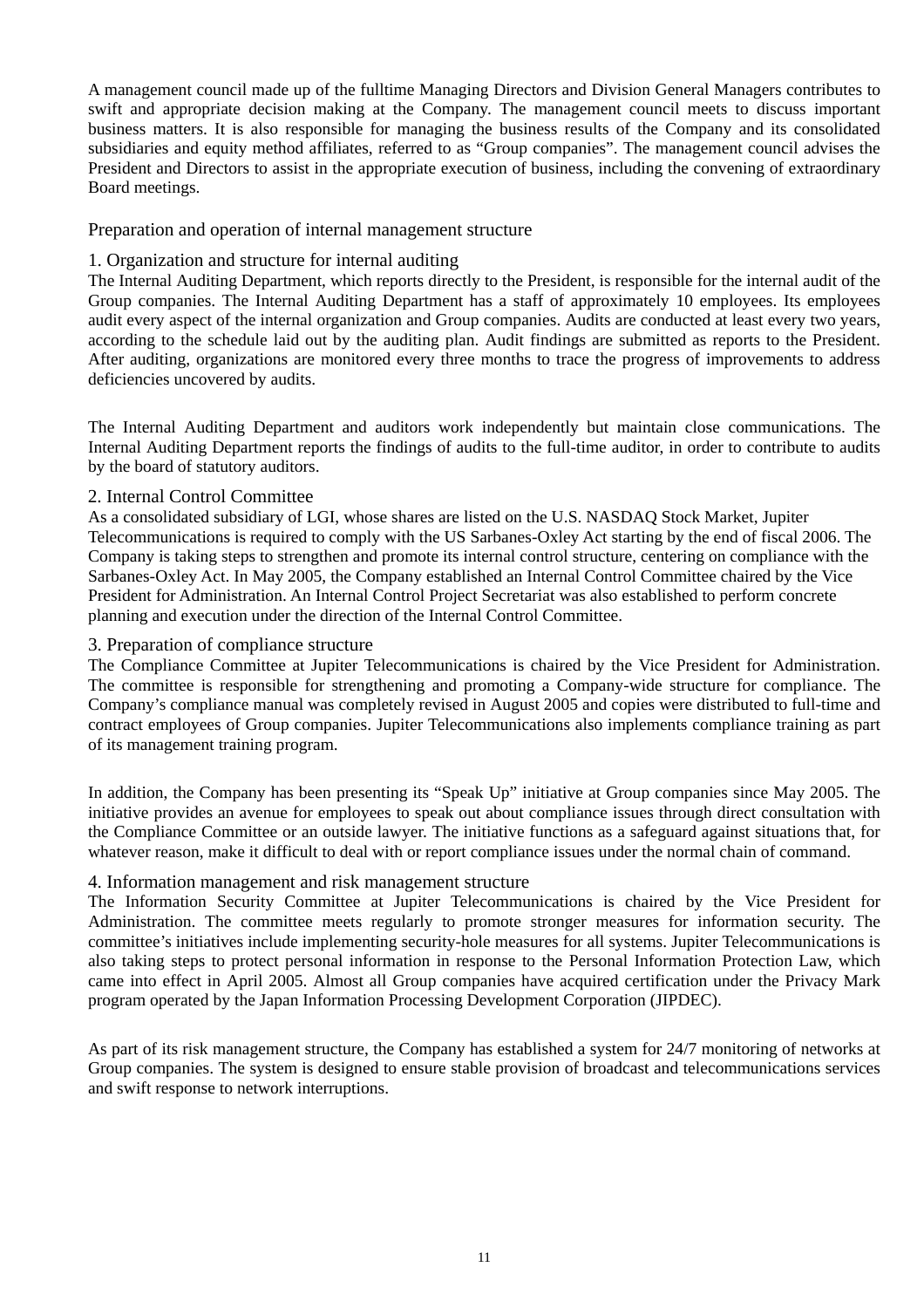### **(8) Items relating to parent companies**

| Business Name or Title of<br>Parent Company  | Description                                                           | Voting Rights Held by<br>Parent Company<br>(Percentage of Indirectly<br>Held Shares) | Place of Listing for<br>Shares Issued by<br><b>Parent Company</b>                                                           |
|----------------------------------------------|-----------------------------------------------------------------------|--------------------------------------------------------------------------------------|-----------------------------------------------------------------------------------------------------------------------------|
| LMI/Sumisho Super Media,<br>LLC <sup>5</sup> | Parent company                                                        | 62.65%                                                                               |                                                                                                                             |
| Liberty Global, Inc.                         | Parent company                                                        | 62.65%                                                                               | <b>NASDAQ</b>                                                                                                               |
| Sumitomo Corporation                         | A company of which<br>the Company is an<br>equity method<br>affiliate | $0.00\%$<br>$(25.90\%)$                                                              | <b>Tokyo Stock</b><br>Exchange, Osaka<br>Securities Exchange,<br>Nagoya Stock<br>Exchange, Fukuoka<br><b>Stock Exchange</b> |

a. Business names of parent companies

<sup>5</sup> LMI/Sumisho Super Media, LLC is a joint-venture company established by subsidiaries of Liberty Global Inc. (58.66% stake) and Sumitomo Corporation (41.34%). Sumitomo Corporation indirectly holds shares of Jupiter Telecommunications through its stake in LMI/Sumisho Super Media, LLC.

b. Business name or title of parent company with greatest influence on Jupiter Telecommunications and explanation thereof

| Business name or title of<br>listed company with greatest<br>influence on Jupiter<br>Telecommunications | Liberty Global, Inc.                                                                                                                                                                                                                                                                                                                                                                                                                                                                                                                            |
|---------------------------------------------------------------------------------------------------------|-------------------------------------------------------------------------------------------------------------------------------------------------------------------------------------------------------------------------------------------------------------------------------------------------------------------------------------------------------------------------------------------------------------------------------------------------------------------------------------------------------------------------------------------------|
| Explanation                                                                                             | Decisions regarding the operation of parent company LMI/Sumisho<br>Super Media, LLC are decided by a two-person committee. Each<br>shareholder of LMI/Sumisho Super Media, LLC appoints one member<br>to this committee. Of the two shareholders, Liberty Global, Inc. holds<br>the ultimate decision-making authority on stalemate issues, effectively<br>giving it 100% decision-making authority over LMI/Sumisho Super<br>Media, LLC. Consequently, Liberty Global, Inc. exercises the greatest<br>influence on Jupiter Telecommunications. |

c. Relationship of the Company to Liberty Global, Inc. and Sumitomo Corporation

As of December 31, 2005, Liberty Global, Inc. effectively exercised 100% decision-making authority over LMI/Sumisho Super Media, LLC, which owns a 62.65% stake in Jupiter Telecommunications. Sumitomo Corporation indirectly owns a 25.90% stake in Jupiter Telecommunications through its holdings in LMI/Sumisho Super Media, LLC. Consequently, Jupiter Telecommunications is an equity method affiliate of Sumitomo Corporation.

As of December 31, 2005, Liberty Global, Inc. and Sumitomo Corporation had each appointed three part-time directors to Jupiter Telecommunications. The outside directors have provided input on ways to maximize the corporate value of the Company. In addition, Liberty Global, Inc. and Sumitomo Corporation have each appointed one part-time auditor to Jupiter Telecommunications.

#### d. Ensuring independence from parent companies

Jupiter Telecommunications is steered by a management team that consists of a majority of full-time directors. The management team makes independent decisions about the Company's business activities. Almost all of the Company's customers are general consumers or general corporations not related to the parent companies of Jupiter Telecommunications. Therefore, the Company already achieves an adequate level of independence from parent companies in its business activities.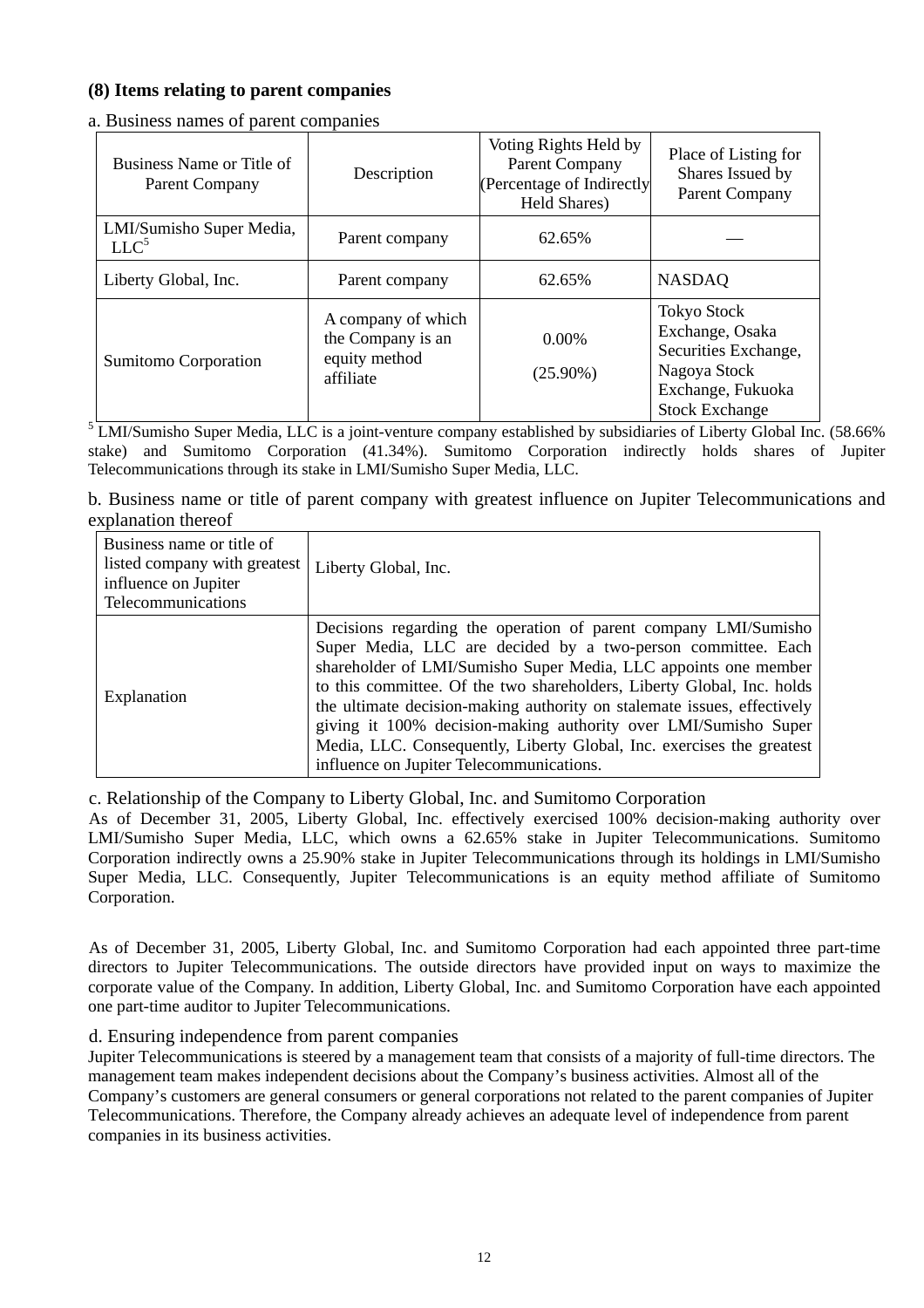# 3.Business Results and Financial Conditions

#### **(1) Business Results (comparisons are year-on-year)**

As of December 31, 2005, RGUs of the Jupiter Telecommunications consolidated Group had increased as follows: cable TV, by 202,300 to 1,684,900 households, high-speed Internet access, by 155,600 to 864,200 households and telephony services, by 184,800 to 911,300 households.

The number of customer connected stood at 2,002,800, an increase of 258,000. The average RGU per customer also increased, standing at 1.73 compared to 1.67 as of the end of the twelve-month period to December 2004. (Note: the data on RGUs are totals for the Group's consolidated subsidiaries excluding affiliated franchise companies.)

During the twelve-month period ended December 31, 2005, the Company reported revenue of ¥183,144 million, an increase of 14% (in value terms, an increase of 21,797 million yen). Operating income increased by 8% (by ¥1,884 million) to ¥24,475 million. Net income was ¥19,333 million, an increase of 79% (or of ¥8,512 million).

The following discusses reasons for changes in the major categories of revenues and expenses.

#### **a. Revenue**

Total revenue increased by ¥21,797 million, or 14%, from ¥161,346 million for the twelve months ended December 31, 2004 to ¥183,144 million for the twelve months ended December 31, 2005. The impact on revenue for 2005 system acquisitions was ¥4,042 million for the twelve months ended December 31, 2005.

### *Subscription Fees*

Subscription fees increased by ¥22,552 million, or 16%, from ¥140,826 million for the twelve months ended December 31, 2004 to ¥163,378 million for the twelve months ended December 31, 2005. Cable television subscription fees increased by ¥9,387 million, or 12%, from ¥75,867 million for the twelve months ended December 31, 2004 to ¥85,254 million for the twelve months ended December 31, 2005. High-speed Internet subscription fees increased by ¥7,302 million, or 18%, from ¥40,123 million for the twelve months ended December 31, 2004 to ¥47,425 million for the twelve months ended December 31, 2005. Telephony subscription fees increased by ¥5,863 million, or 24%, from ¥24,836 million for the twelve months ended December 31, 2004 to ¥30,699 million for the twelve months ended December 31, 2005. These increases were primarily the result of subscriber growth in our consolidated franchises of 14% for cable television, 22% for high-speed Internet and 25% for telephony. The 12% increase in cable television subscription fees was due in part to the increasing proportion of cable television subscribers who subscribe to our digital service, for which we charge a higher fee compared to the analog service. As of December 31, 2005 37% of our cable television subscribers were receiving our digital service, compared to 16% as of December 31, 2004. The 18% increase in high-speed Internet subscription fees was attributable in part to increasing penetration of our premium 30Mbps high-speed Internet service, which was introduced in the fourth quarter of 2003 and for which we charge our subscribers fees higher than those for our 8Mbps basic high-speed Internet service subscription service. As of December 31, 2005 37% of our high-speed Internet subscribers(excluding CTK and Setamachi) were receiving the 30Mbps service in the area where J:COM offer it, compared to 26% as of December 31, 2004. The 24% increase in telephony subscription fees was attributable to a 25% increase in subscribers that was partly offset by a decrease in the average monthly telephone call revenue per subscriber.

## *Other*

Other revenue decreased by ¥754 million, or 4%, from ¥20,520 million for the twelve months ended December 31, 2004 to ¥19,766 million for the twelve months ended December 31, 2005. The decrease was primarily attributable to ¥1,583 million, or 34%, decrease in installation charges from ¥4,681 million for the twelve months ended December 31, 2004 to ¥3,098 million for the twelve months ended December 31, 2005. This decrease was due to a decrease in the average amount we charged for installation of our services as a result of marketing campaigns during the period, partially offset by a 7% increase in the number of new installations. All other revenues, including advertising, program production, commission and other fees, and charges and sales made to our unconsolidated managed franchises for management, programming, construction materials and labor and other services increased by ¥829 million or 5% from ¥15,839 million for the twelve months ended December 31, 2004 to ¥16,668 million for the twelve months ended December 31, 2005, primarily as a result of higher advertising, commissions and construction revenues.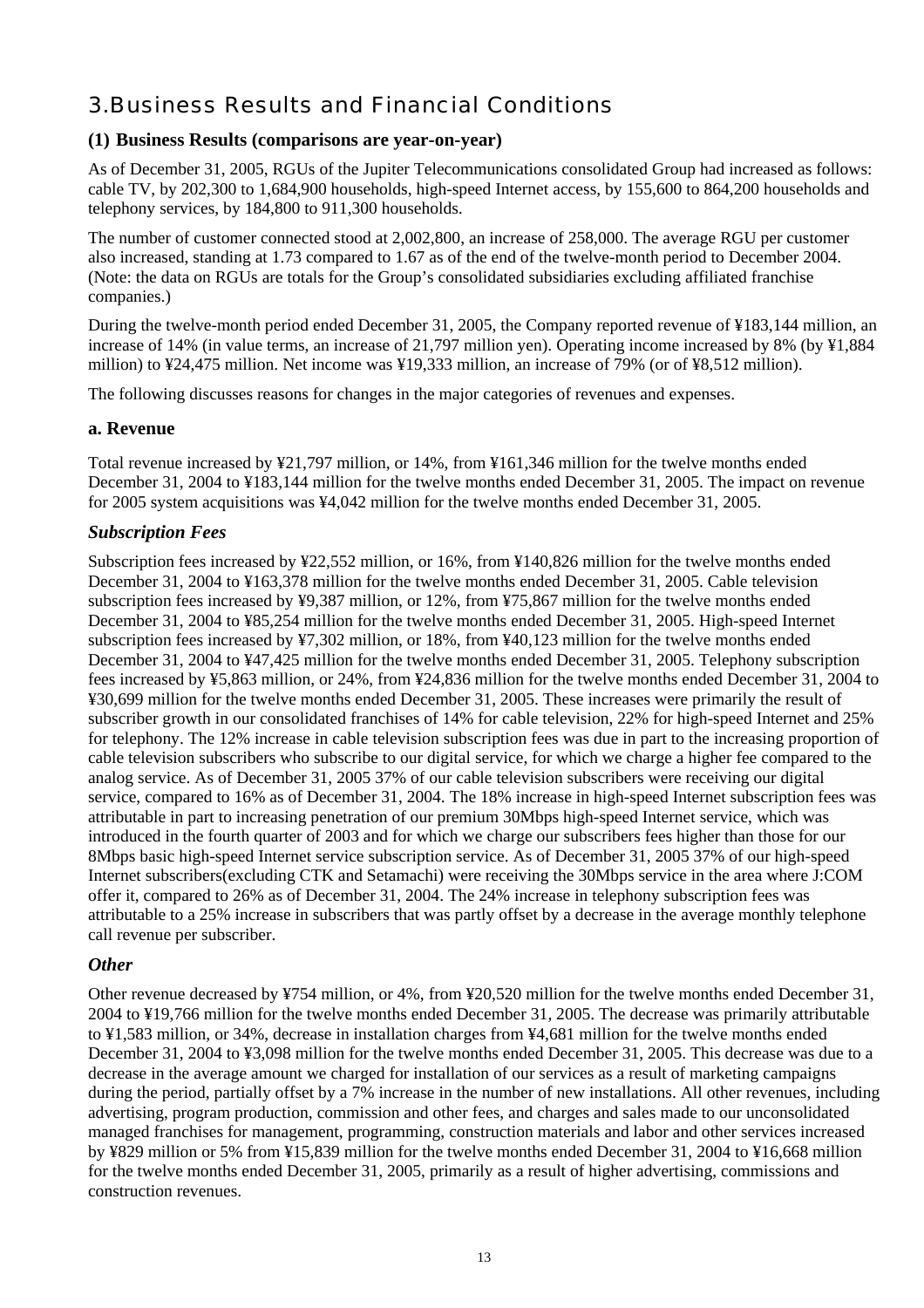# **b. Operating Costs and Expenses**

## *Operating and Programming Costs*

Operating and programming costs increased by ¥9,564 million, or 14%, from ¥66,570 million for the twelve months ended December 31, 2004 to ¥76,133 million for the twelve months ended December 31, 2005. The impact on operating and programming costs for 2005 system acquisitions was ¥1,810 million with the remaining increase primarily the result of approximately ¥1,634 million increase in programming costs associated with the 14% increase in the number of cable television subscribers, ¥1,179 million increase in access charges, and ¥816 million increase in digital cost. The remaining of the increase was the result of increases in expenses associated with the expansion of our network and the increase in the number of subscribing customers during the period.

#### *Selling, General and Administrative Expenses*

Selling, general and administrative expenses increased by ¥5,460 million, or 17%, from ¥31,527 million for the twelve months ended December 31, 2004 to ¥36,988 million for the twelve months ended December 31, 2005. The impact on selling, general and administrative expenses for 2005 system acquisitions was approximately ¥1,357 million with the remaining of the increase primarily attributable to an increase in sales related headcount and associated labor costs and other office overhead associated with providing customer service support to our customers, and an increase in advertising and marketing expense. These increases were also associated with the increase in the number of subscribing customers in the period.

#### *Stock Compensation Expenses*

Stock compensation expense increased by ¥2,125 million, from ¥84 million for the twelve months ended December 31, 2004 to ¥2,210 million for the twelve months ended December 31, 2005. To account for its stock-based compensation plans to employees, the Company uses the intrinsic value method prescribed under Accounting Principles Board Opinion No. 25, "Accounting for Stock Issued to Employees" ("APB No. 25") and FASB Interpretation No. 44, "Accounting for Certain Transactions Involving Stock Compensation—an Interpretation of APB No. 25" ("FIN No. 44"). On the other hand, the Company accounts for stock-based compensation plans to non-employees and employees of nonconsolidated affiliated companies by using the fair market value method, which is prescribed under SFAS No. 123, "Accounting for Stock-Based Compensation," and under Agreement 00-12 of the Emerging Issues Task Force, "Accounting by an Investor for Stock-Based Compensation Granted to Employees of an Equity Method Investee" ("EITF 00-12").

This increase was primarily attributable to the increase in our stock price since our IPO in March 2005, compared to the applicable exercise price of stock options issued to our management and staff

#### *Depreciation and Amortization*

Depreciation and amortization expenses increased by ¥2,765 million, or 7%, from ¥40,573 million for the twelve months ended December 31, 2004 to ¥43,338 million for the twelve months ended December 31, 2005. The increase was primarily attributable to additions to the fixed assets related to the installation of services to new customers, and the expansion and upgrade of our network.

#### **c. Other Costs and Expenses**

#### *Interest Expense (Net)*

Interest expense, net decreased by ¥2,398 million, or 24%, from ¥10,101 million for the twelve months ended December 31, 2004 to ¥7,703 million for the twelve months ended December 31, 2005. The total amount of our indebtedness, including capital leases, decreased by ¥46,402 million, or 20%, from ¥231,529 million as of December 31, 2004 to ¥185,127 million as of December 31, 2005. The majority of this decrease occurred in March 2005 as a result of the repayment of our ¥50,000 million subordinated loan facility following our successful initial public offering.

#### *Other Income (Expense), Net*

Other income, net, increased by ¥284 million, from ¥37 million for the twelve months ended December 31, 2004 to ¥322 million for the twelve months ended December 31, 2005.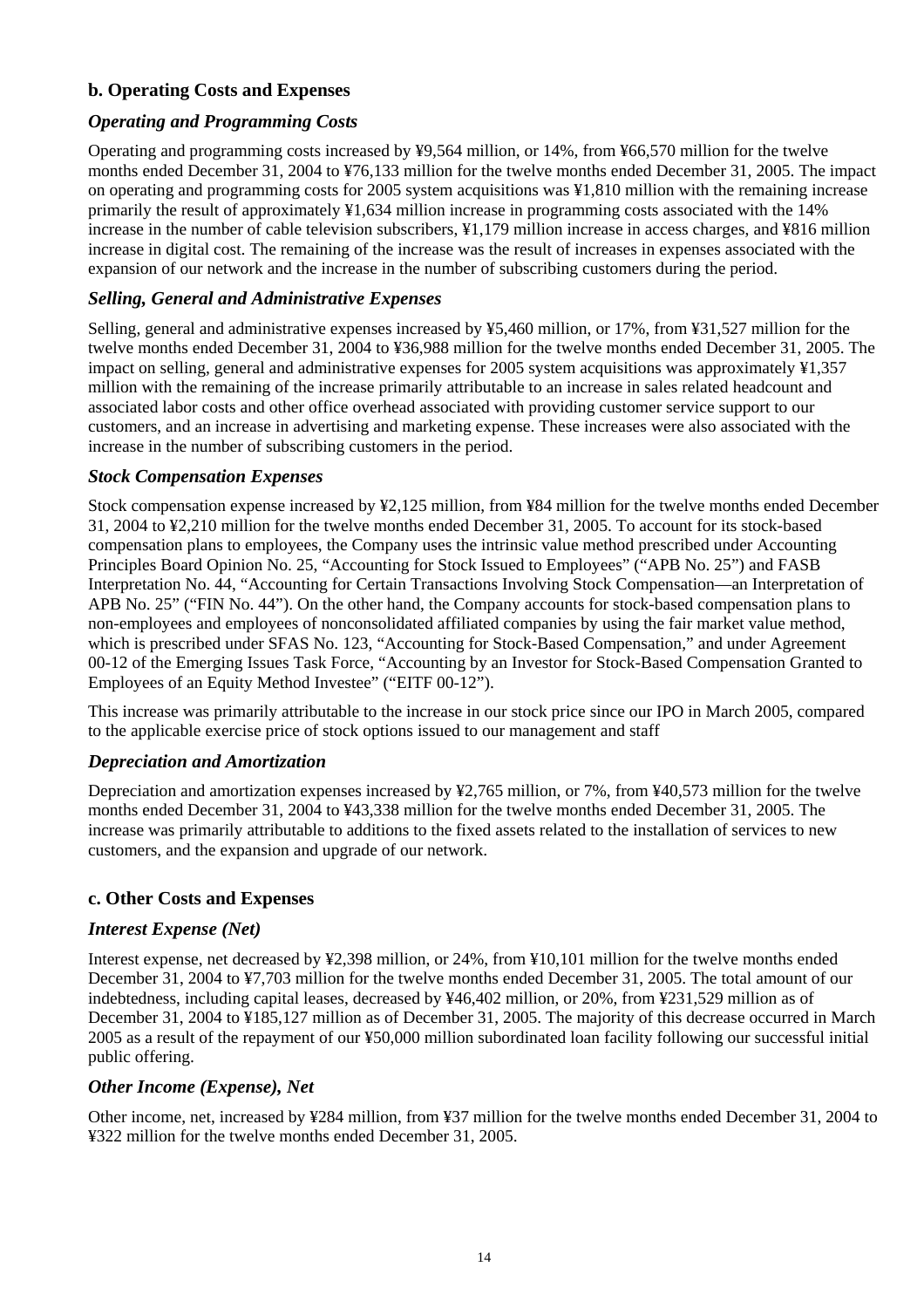# *Equity in Earnings of Affiliates*

Equity in earnings of affiliates increased by ¥42 million, or 7%, from ¥610 million for the twelve months ended December 31, 2004 to ¥651 million for the twelve months ended December 31, 2005. The increase as primarily attributable to increased earnings from affiliates for the twelve months ended December 31, 2005.

## *Minority Interest in Net Income*

Minority interest in net income increased by ¥538 million, or 117%, from ¥459 million for the twelve months ended December 31, 2004 to ¥997 million for the twelve months ended December 31, 2005.

#### *Income Tax (Expense)/Benefit*

Income tax (expense)/benefit decreased by ¥4,930 million, from ¥1,858 million tax expense for the twelve months ended December 31, 2004 to a ¥3,071 million tax benefit for the twelve months ended December 31, 2005. This decrease was due primarily to ¥7,539 million of deferred tax benefit recognized in the second and fourth quarters of 2005, as a result of valuation allowances that were reversed for certain franchises as we believe the related deferred tax assets will be realizable in future years.

### *Cumulative Effect of Accounting Change*

In 2005 the Company changed its method of accounting for asset retirement obligations and recorded ¥486 million of expense as cumulative effect of change in accounting.

### **(2) Financial situation**

As of December 31, 2005, cash and cash equivalents were at ¥35,283 million, an increase of 239% (or ¥24,863 million) compared to cash as of December 31, 2004.

The following is a summary of cash flow during the twelve-month period ended December 31, 2005.

### *Cash Flows from Operating Activities*

Net cash provided by operating activities was ¥60,763 million for the twelve months ended December 31, 2005, compared to ¥52,512 million the twelve months ended December 31, 2004, or an increase of ¥8,250 million. The increase was primarily the result of a ¥6,774 million increase in OCF (revenue from which is subtracted operating and programming costs and selling, general and administrative expenses).

## *Cash Flows from Investing Activities*

Net cash used in investing activities was ¥57,230 million for the twelve months ended December 31, 2005, compared to ¥39,882 million for the twelve months ended December 31, 2004, or an increase of ¥17,348 million. The increase was primarily attributable to a ¥6,612 million increase in capital expenditures, ¥11,551 million increase in the amount of acquisition of new subsidiaries and acquisitions of minority interest.

#### *Cash Flows from Financing Activities*

Net cash generated from financing activities was ¥21,330 million for the twelve months ended December 31, 2005, compared to net cash used in financing activities of ¥9,996 million for the twelve months ended December 31, 2004. The net cash generated in the twelve months ended December 31, 2005 primarily consisted of ¥91,420 million net proceeds from issuance of common stock as a result of our initial public offering (including exercise of stock options), offset by a ¥58,888 million net reduction of long-term and short-term debt, and ¥11,970 million in principal payment of capital leases.

## **(3) Business Risk**

The Jupiter Telecommunications consolidated Group is subject to various risks in operating our business activities. Although there is a possibility to fluctuate the Group's financial position, operating result and cash flow in case a certain risk becomes actual, however, the Group is trying to avoid such risk as much as possible.

With regard to risks not under direct control of the Group, major items at December 31, 2005 are as follows;

a. Changes of natural environment

This includes damage of the Group's distribution equipments caused by natural disaster.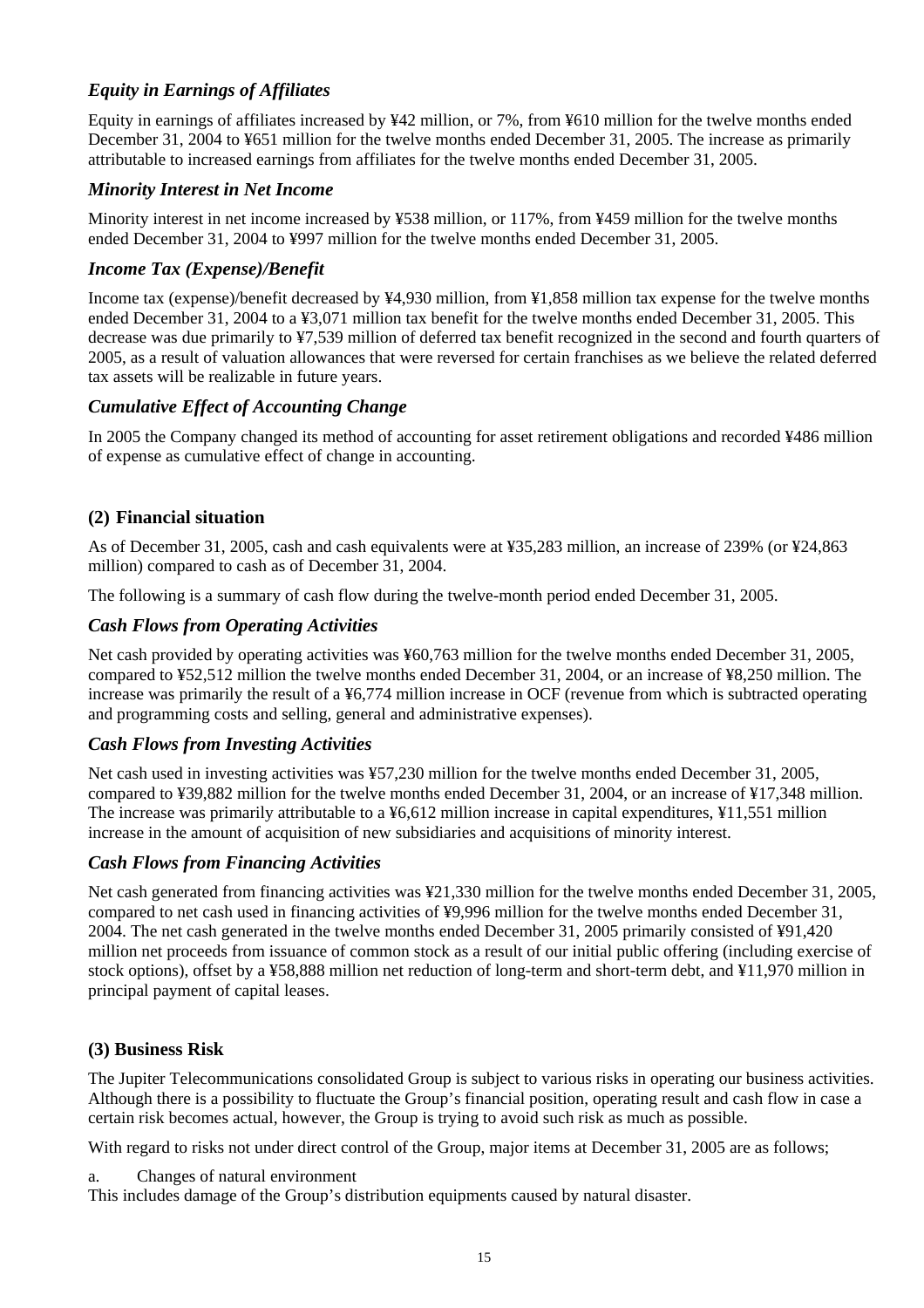#### b. Changes of market environment

This includes intensifying competition among service providers whose service is similar to the Group's one, strengthening of legal restrictions, deterioration of market trends, and so forth.

#### c. Changes of transactional environment for the Group

This includes suspension of business transactions with program suppliers, providers of network infrastructure, suppliers of equipment for transmitting and receiving services such as digital set top box.

The detail will be shown on descriptions of annual security report Jupiter Telecommunications will submit on March 2006.

#### **(4) Plan for application of fund and result for appropriation of fund related to public stock offerings of issuance at market price**

Jupiter Telecommunications went public on the JASDAQ exchange and raised approximately ¥82,954 million through the public stock offerings on March 22, 2005. In addition, the company raised the fund approximately ¥8,710 million through the allocation of new shares to a third party. The company plans to apply these funds for repayment of debt loans, acquisition of cable television companies and capital expenditure. The plan has made steady progress.

# 4.Changes in executives

### **(1) Resigned auditor**

The following was already disclosed on November  $2<sup>nd</sup>$ , 2005.

Hitoshi Yoshimura (as of October 31, 2005)

#### **(2) Changes in appointments**

These were already disclosed on March 30, 2005, July  $1<sup>st</sup>$ , 2005, November  $2<sup>nd</sup>$ , 2005 and January 5, 2006.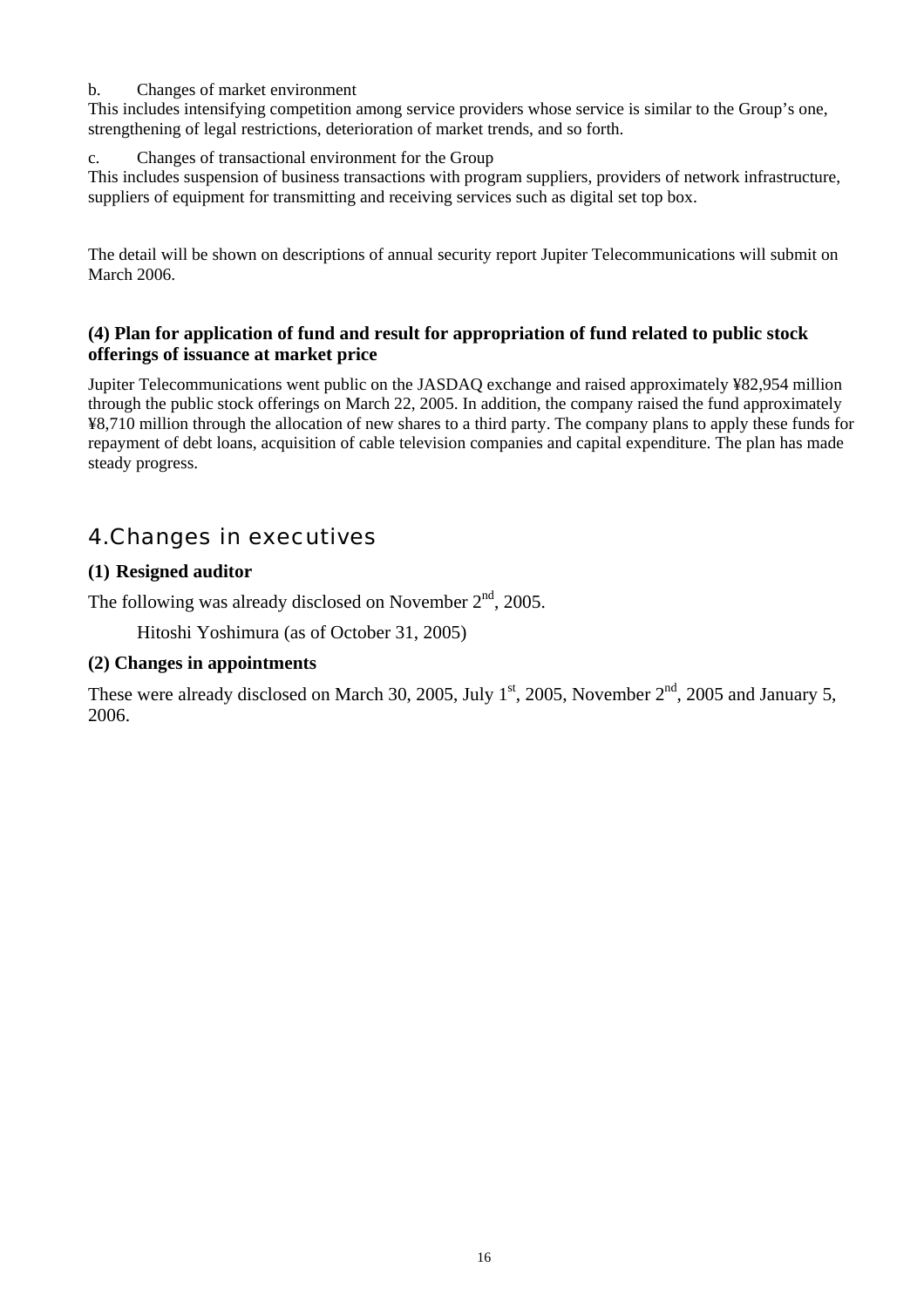# **5.Consolidated Annual Financial Statements**

#### **JUPITER TELECOMMUNICATIONS CO., LTD. AND SUBSIDIARIES**

# **CONSOLIDATED STATEMENTS OF OPERATIONS**

|                                                                                | 12 months ended<br>December 31, 2005 | 12 months ended<br>December 31, 2004 | Change    |         |
|--------------------------------------------------------------------------------|--------------------------------------|--------------------------------------|-----------|---------|
| <b>Account</b>                                                                 | Amount                               | Amount                               | Amount    | (%)     |
| Revenue:                                                                       |                                      |                                      |           |         |
| Subscription fees                                                              | 163,378                              | 140,826                              | 22,552    | 16.0    |
| Other                                                                          | 19,766                               | 20,520                               | (754)     | (3.7)   |
|                                                                                | 183,144                              | 161,346                              | 21,797    | 13.5    |
| Operating costs and expenses<br>Operating and programming costs                | (76, 133)                            | (66, 570)                            | (9, 564)  | (14.4)  |
| Selling, general and administrative                                            | (36,988)                             | (31,527)                             | (5,460)   | (17.3)  |
| Stock compensation                                                             | (2, 210)                             | (84)                                 | (2, 125)  |         |
| Depreciation and amortization                                                  | (43, 338)                            | (40, 573)                            | (2,765)   | (6.8)   |
|                                                                                | (158, 669)                           | (138, 754)                           | (19, 914) | 14.4    |
| Operating income                                                               | 24,475                               | 22,592                               | 1,884     | 8.3     |
| Other income (expenses):<br>Interest expense, net:                             |                                      |                                      |           |         |
| <b>Related parties</b>                                                         | (988)                                | (4,055)                              | 3,067     | 75.6    |
| Other                                                                          | (6, 715)                             | (6,046)                              | (669)     | (11.1)  |
| Other income, net                                                              | 322                                  | 37                                   | 284       |         |
| Income (loss) before income<br>taxes and other items                           | 17,094                               | 12,528                               | 4,566     | 36.4    |
| Equity in earnings of affiliates                                               | 651                                  | 610                                  | 42        | 6.8     |
| Minority interest in net (income)<br>losses of consolidated subsidiaries       | (997)                                | (459)                                | (538)     | (117.4) |
| Income before income taxes                                                     | 16,748                               | 12,679                               | 4,069     | 32.1    |
| Income tax (expense)/benefit                                                   | 3,071                                | (1, 859)                             | 4,930     |         |
| Income before cumulative effect<br>of accounting change                        | 19,819                               | 10,821                               | 8,998     | 83.2    |
| Cumulative effect of accounting<br>change                                      | (486)                                |                                      | (486)     |         |
| Net income                                                                     | 19,333                               | 10,821                               | 8,512     | 78.7    |
| Per Share data                                                                 |                                      |                                      |           |         |
| Income before cumulative effect of<br>accounting change per share -<br>basic   | 3,258.96                             | 2,221.47                             | 1037.49   | 46.7    |
| Income before cumulative effect of<br>accounting change per share -<br>diluted | 3,248.57                             | 2,221.47                             | 1027.10   | 46.2    |
| cumulative effect of accounting<br>change per share - basic                    | (80.02)                              |                                      | (80.02)   |         |
| cumulative effect of accounting<br>change per share - diluted                  | (79.76)                              |                                      | (79.76)   |         |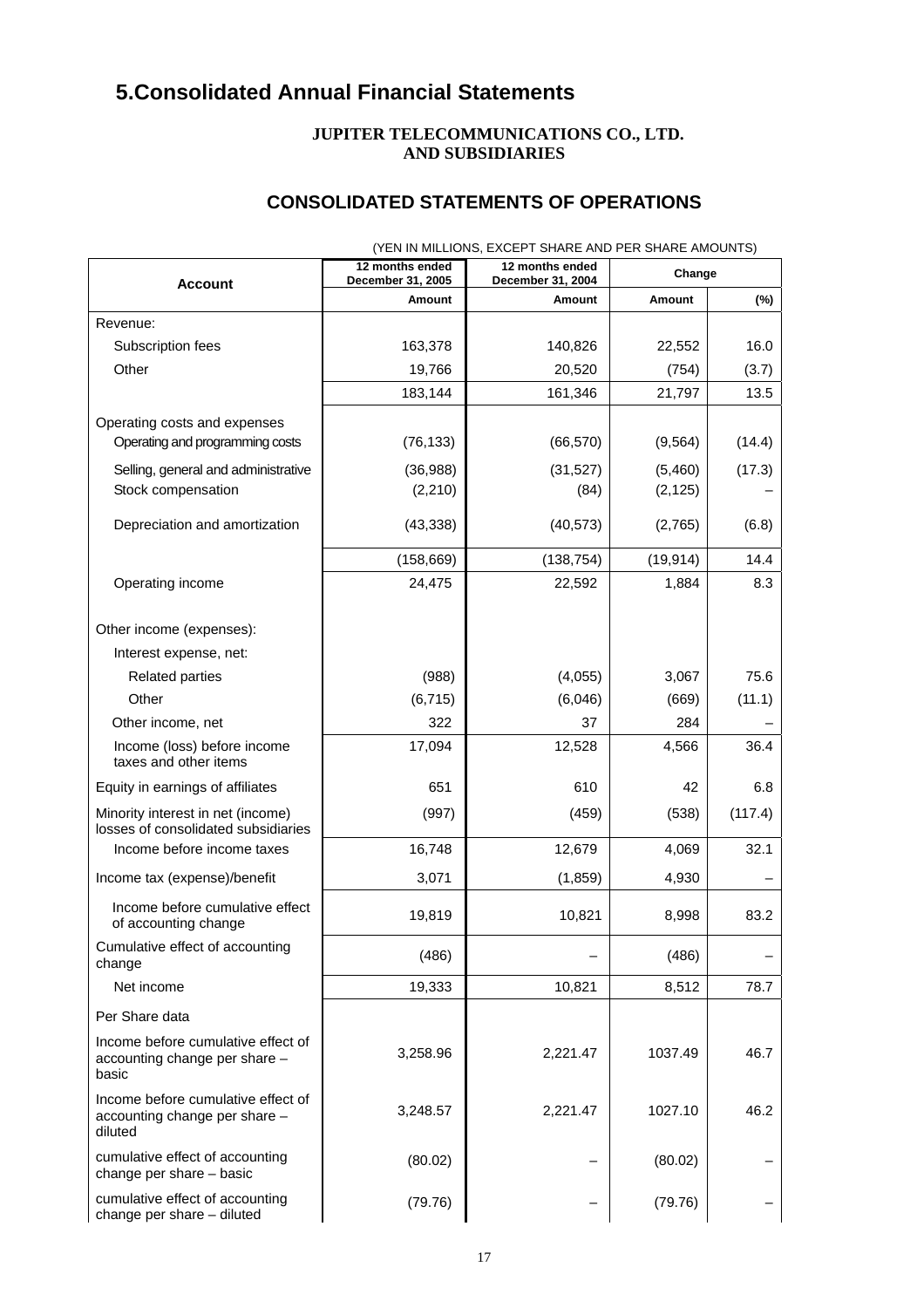| Net income per share - basic                                        | 3,178.95  | 2.221.47  | 957.47    | 43.1 |
|---------------------------------------------------------------------|-----------|-----------|-----------|------|
| Net income per share - diluted                                      | 3,168.81  | 2.221.47  | 947.33    | 42.6 |
| Weighted average number of ordinary<br>shares outstanding - basic   | 6,081,511 | 4,871,169 | 1,210,342 | 24.8 |
| Weighted average number of ordinary<br>shares outstanding - diluted | 6,100,971 | 4,871,169 | 1,229,802 | 25.2 |
|                                                                     |           |           |           |      |

*(Note)1* 

*Fractional rounded makes some differences with sum of breakdown and total in Change column.*

*(Note)2* 

*To unify the financial statements of subsidiaries of LGI and LMI, the Company reclassified certain expenses from "selling, general and administrative expenses" to "operating and programming costs" for all periods presented. These reclassifications resulted in ¥12,700 million (7.9% of revenues) being moved from the former to the latter category for the twelve-month period ended December 2004. The main expenses subject to reclassification were subscriber billing costs and customer center-related expenses.*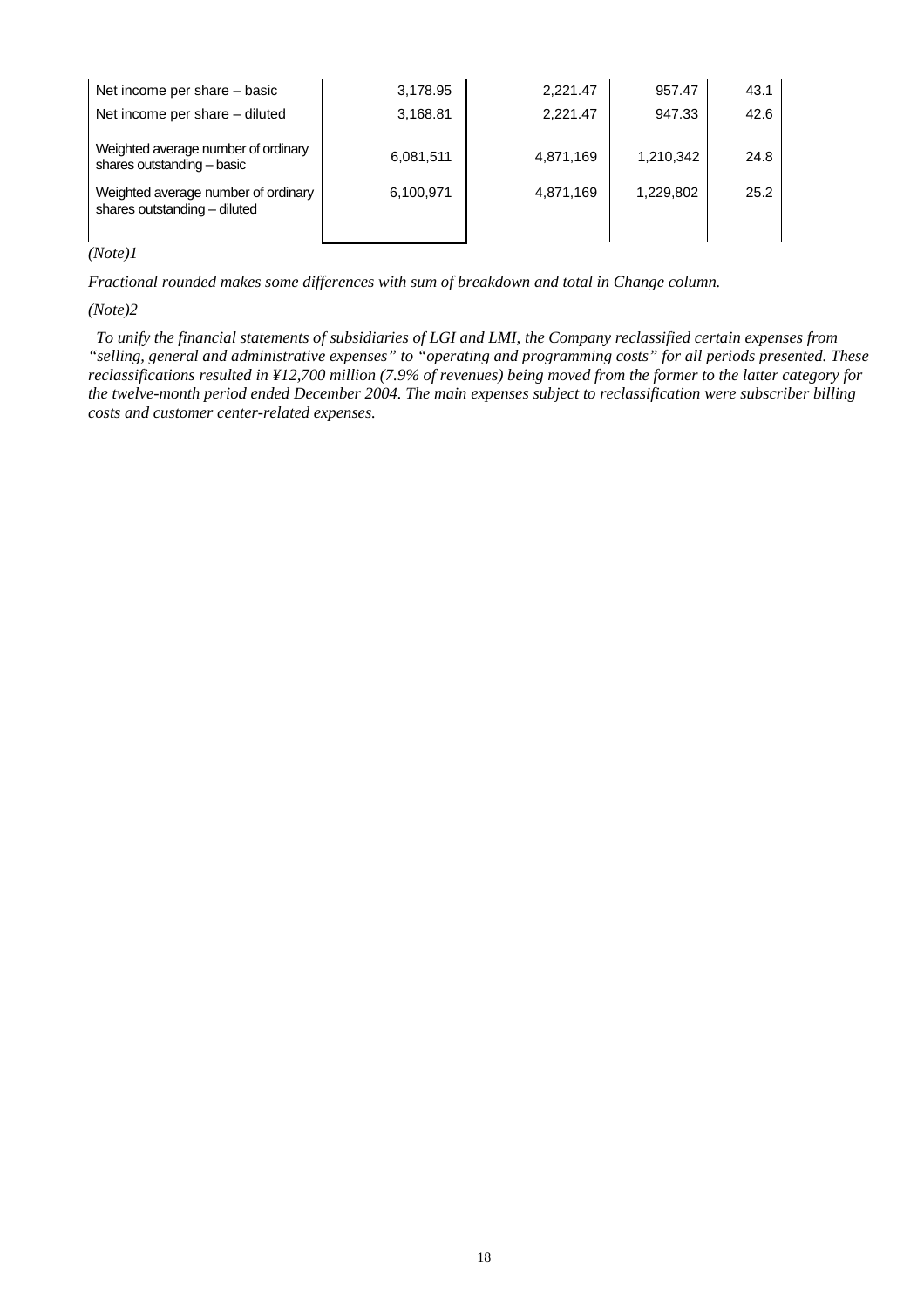#### **JUPITER TELECOMMUNICATIONS CO., LTD. AND SUBSIDIARIES**

# **CONSOLIDATED BALANCE SHEETS**

|                                              | (YEN IN MILLIONS) |                   |           |  |  |
|----------------------------------------------|-------------------|-------------------|-----------|--|--|
| <b>Account</b>                               | December 31, 2005 | December 31, 2004 | Change    |  |  |
|                                              | Amount            | Amount            | Amount    |  |  |
| Current assets:                              |                   |                   |           |  |  |
| Cash and cash equivalents                    | 35,283            | 10,420            | 24,863    |  |  |
| Accounts receivable                          | 10,469            | 8,823             | 1,645     |  |  |
| Loans to related party                       |                   | 4,030             | (4,030)   |  |  |
| Prepaid expenses and other current<br>assets | 13,454            | 4,099             | 9,354     |  |  |
| Total current assets                         | 59,206            | 27,372            | 31,833    |  |  |
| Investments:                                 |                   |                   |           |  |  |
| Investments in affiliates                    | 5,155             | 3,773             | 1,381     |  |  |
| Investments in other securities, at cost     | 2,890             | 2,902             | (11)      |  |  |
|                                              | 8,045             | 6,675             | 1,370     |  |  |
| Property and equipment, at cost:             |                   |                   |           |  |  |
| Land                                         | 1,796             | 1,796             |           |  |  |
| Distribution system and equipment            | 395,738           | 344,208           | 51,531    |  |  |
| Support equipment and buildings              | 28,246            | 15,964            | 12,282    |  |  |
|                                              | 425,780           | 361,968           | 63,812    |  |  |
| Less accumulated depreciation                | (144,080)         | (108, 614)        | (35, 466) |  |  |
|                                              | 281,700           | 253,354           | 28,346    |  |  |
| Other assets:                                |                   |                   |           |  |  |
| Goodwill                                     | 150,030           | 140,659           | 9,371     |  |  |
| Other                                        | 17,476            | 11,231            | 6,245     |  |  |
|                                              | 167,506           | 151,890           | 15,616    |  |  |
|                                              | 516,457           | 439,291           | 77,165    |  |  |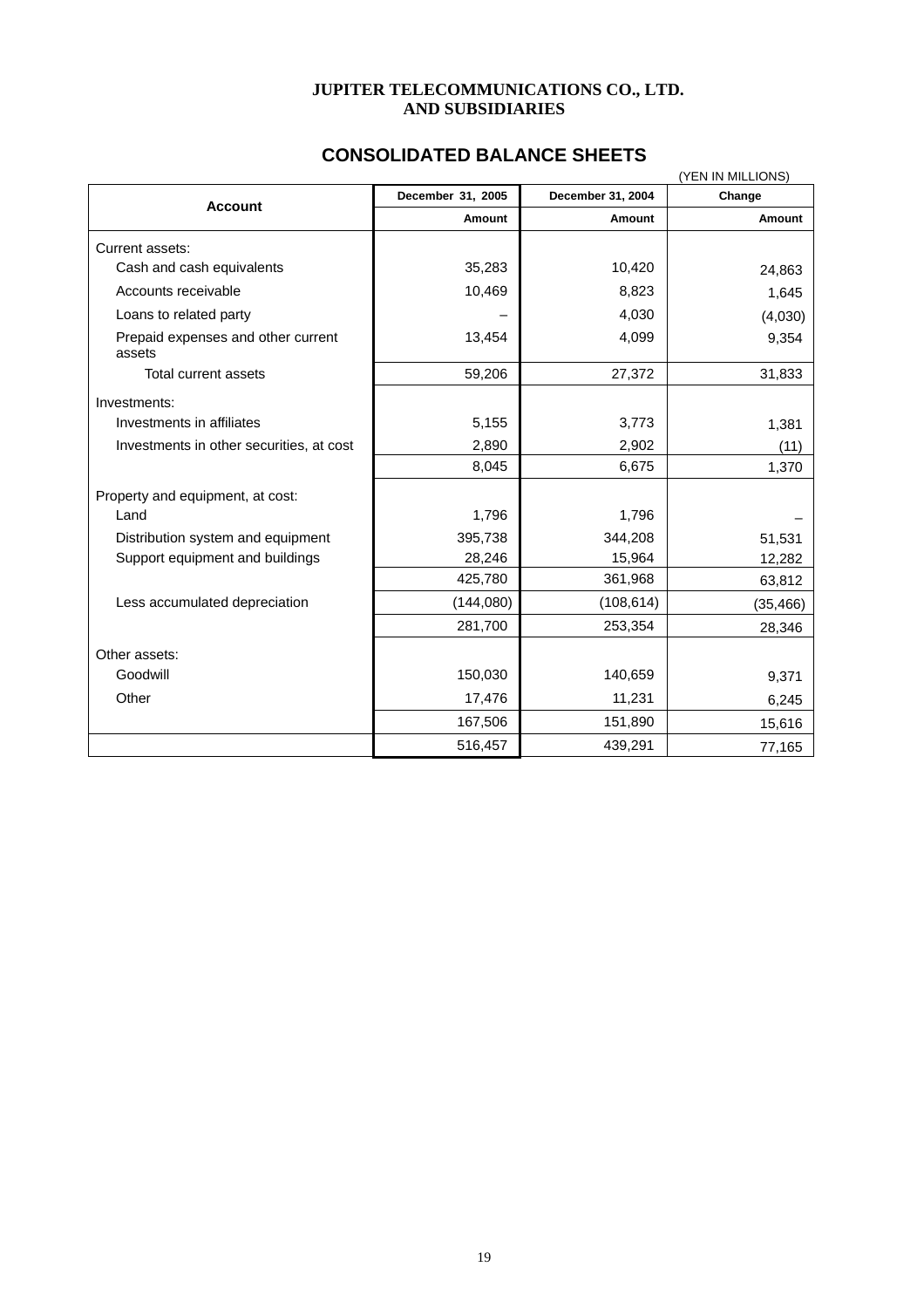| <b>Account</b>                                           | December 31, 2005 | December 31, 2004 | Change        |
|----------------------------------------------------------|-------------------|-------------------|---------------|
|                                                          | Amount            | Amount            | <b>Amount</b> |
| <b>Current liabilities:</b>                              |                   |                   |               |
| Short-term loans                                         | 2,000             | 250               | 1,750         |
| Long-term debt-current portion                           | 11,508            | 5,386             | 6,122         |
| Capital lease obligations-current<br>portion             |                   |                   |               |
| Related parties                                          | 9,253             | 8,237             | 1,016         |
| Other                                                    | 1,299             | 1,292             | 7             |
| Accounts payable                                         | 19,855            | 17,164            | 2,691         |
| Accrued expenses and other liabilities                   | 10,236            | 8,744             | 1,492         |
| <b>Total current liabilities</b>                         | 54,151            | 41,073            | 13,078        |
| Long-term debt, less current portion                     | 133,096           | 194,088           | (60, 993)     |
| Capital lease obligations, less current<br>portion:      |                   |                   |               |
| <b>Related parties</b>                                   | 25,292            | 19,715            | 5,578         |
| Other                                                    | 2,679             | 2,561             | 119           |
| Deferred revenue                                         | 44,346            | 39,111            | 5,234         |
| Severance and retirement allowance                       | 94                | 2,719             | (2,624)       |
| Redeemable preferred stock of<br>consolidated subsidiary | 500               | 500               |               |
| Other liabilities                                        | 1,564             | 180               | 1,384         |
| <b>Total liabilities</b>                                 | 261,722           | 299,947           | (38, 226)     |
| Minority interests                                       | 3,290             | 974               | 2,316         |
| Shareholders' equity:                                    |                   |                   |               |
| Ordinary shares no par value                             | 114,481           | 78,133            | 36,348        |
| Additional paid-in capital                               | 195,219           | 137,931           | 57,288        |
| <b>Accumulated deficit</b>                               | (58, 353)         | (77, 686)         | 19,333        |
| Accumulated other comprehensive<br>income (loss)         | 98                | (8)               | 106           |
| Treasury stock                                           | (0)               |                   | (0)           |
| Total shareholders' equity                               | 251,445           | 138,370           | 113,075       |
|                                                          | 516,457           | 439,291           | 77,165        |

*(Note) 1* 

*Fractional rounded makes some differences with sum of breakdown and total in Change column. (Note) 2* 

*To unify the financial statements of subsidiaries of LGI and LMI, the company reclassified 'Software' in 'Other Assets -Other' to 'Support equipment and buildings' for all periods presented. These reclassifications resulted in ¥3,352 million being moved from the former to the latter category for the twelve month ended December 2004.* 

#### *(Note) 3*

*Because of the same reason above, the company reclassified current portion of deferred revenue to 'Accrued expenses and other liabilities'. These reclassifications resulted in ¥2,588 million being moved from the former to the latter category for the twelve month ended December 2004.*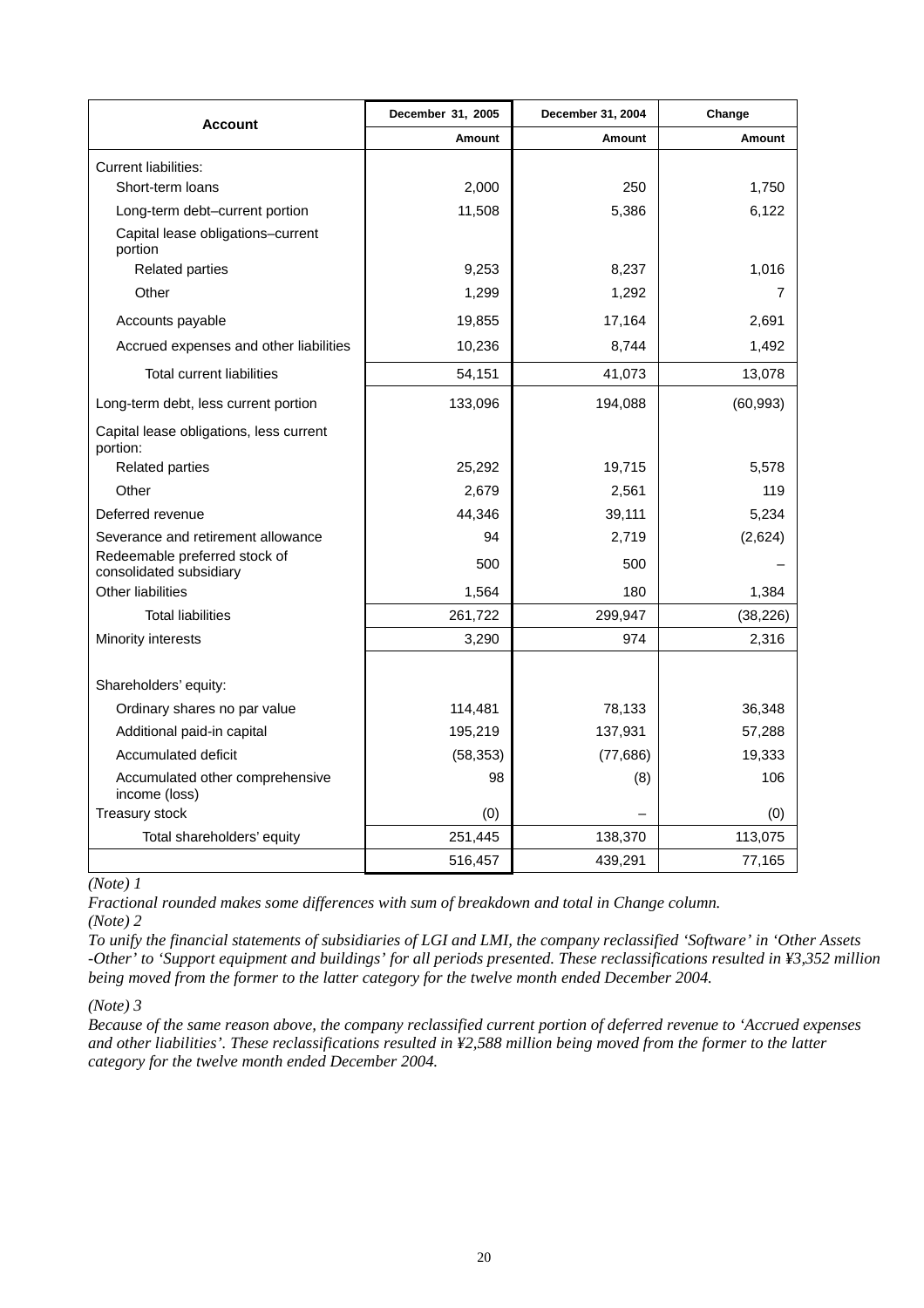#### **JUPITER TELECOMMUNICATIONS CO., LTD. AND SUBSIDIARIES**

## **Consolidated Statements of Shareholders' Equity**

|                                                                     |                        |                                      |                                |                                      |                                                               | (YEN IN MILLIONS)                       |
|---------------------------------------------------------------------|------------------------|--------------------------------------|--------------------------------|--------------------------------------|---------------------------------------------------------------|-----------------------------------------|
|                                                                     | <b>Ordinary Shares</b> | <b>Additional paid</b><br>in capital | Comprehensive<br>Income/(Loss) | <b>Accumulated</b><br><b>Deficit</b> | <b>Accumulated</b><br>Other<br>Comprehensive<br>Income/(Loss) | Total<br>Shareholders'<br><b>Equity</b> |
| Balance at January 1, 2004                                          | 63,133                 | 122,837                              |                                | (88, 507)                            | (695)                                                         | 96,768                                  |
| Net income:                                                         |                        |                                      | 10,821                         | 10,821                               |                                                               | 10,821                                  |
| Other comprehensive income:                                         |                        |                                      |                                |                                      |                                                               |                                         |
| Changes in the fair value of<br>derivative financial instruments    |                        |                                      | 687                            |                                      | 687                                                           | 687                                     |
| Comprehensive income                                                |                        |                                      | 11,508                         |                                      |                                                               |                                         |
| Stock compensation(includes<br>paid not issued options)             |                        | 94                                   |                                |                                      |                                                               | 94                                      |
| Issuance of common stock                                            | 15,000                 | 15,000                               |                                |                                      |                                                               | 30,000                                  |
| Balance at December 31, 2004                                        | 78,133                 | 137,931                              |                                | (77, 686)                            | (8)                                                           | 138,370                                 |
| Net Income                                                          |                        |                                      | 19,333                         | 19,333                               |                                                               | 19,333                                  |
| Other comprehensive income:                                         |                        |                                      |                                |                                      |                                                               |                                         |
| Changes in the fair value of<br>derivative financial<br>instruments |                        |                                      | 106                            |                                      | 106                                                           | 106                                     |
| Comprehensive income                                                |                        |                                      | 19,439                         |                                      |                                                               |                                         |
| Stock option exercise                                               | 466                    | 466                                  |                                |                                      |                                                               | 932                                     |
| Stock compensation (includes<br>paid not issued options             |                        | 2,216                                |                                |                                      |                                                               | 2,216                                   |
| Treasury stock                                                      | (0)                    |                                      |                                |                                      |                                                               | (0)                                     |
| Issuance of shares upon IPO,<br>net of related costs                | 35,882                 | 54,606                               |                                |                                      |                                                               | 90,488                                  |
| Balance at December 31, 2005                                        | 114,481                | 195,219                              |                                | (58, 353)                            | 98                                                            | 251,445                                 |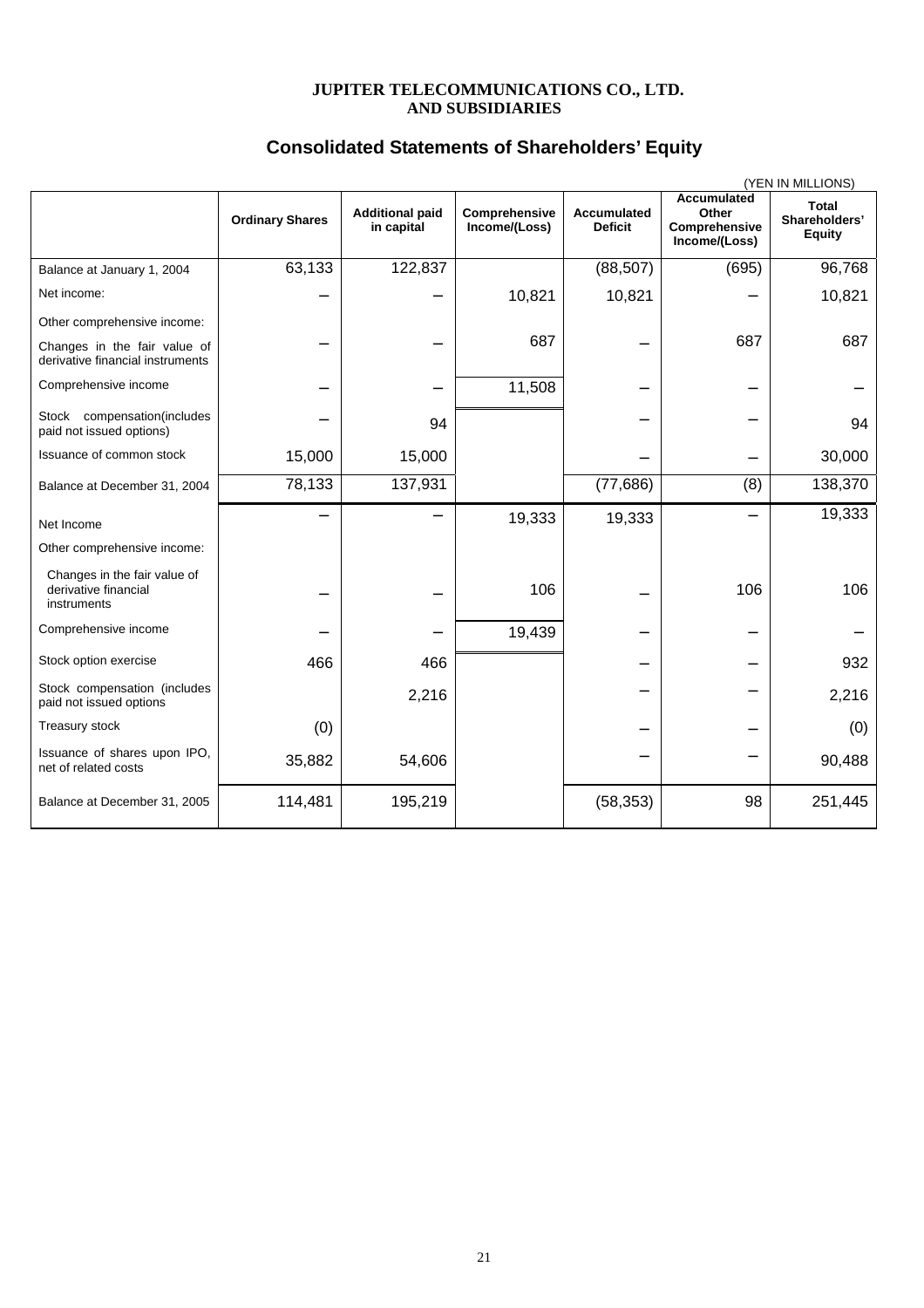#### **JUPITER TELECOMMUNICATIONS CO., LTD. AND SUBSIDIARIES**

| <b>CONSOLIDATED STATEMENTS OF CASH FLOWS</b> |  |
|----------------------------------------------|--|
|----------------------------------------------|--|

|                                                                                             |                                      | (YEN IN MILLIONS)                    |
|---------------------------------------------------------------------------------------------|--------------------------------------|--------------------------------------|
|                                                                                             | 12 months ended<br>December 31, 2005 | 12 months ended<br>December 31, 2004 |
| <b>Classification</b>                                                                       | Amount                               | Amount                               |
| Cash flows from operating activities:                                                       |                                      |                                      |
| Net income (loss)                                                                           | 19,333                               | 10,821                               |
| Adjustments to reconcile net income (loss) to net<br>cash provided by operating activities: |                                      |                                      |
| Depreciation and amortization                                                               | 43,338                               | 40,573                               |
| Equity in earnings of affiliates                                                            | (651)                                | (610)                                |
| Minority interest in net income of consolidated<br>subsidiaries                             | 997                                  | 458                                  |
| Stock compensation expenses                                                                 | 2.210                                | 84                                   |
| Deferred income taxes                                                                       | (5,257)                              | 46                                   |
| Cumulative effect of accounting change                                                      | 486                                  |                                      |
| Changes in operating assets and liabilities, excluding<br>effects of business combinations: |                                      |                                      |
| (Increase)/decrease in accounts receivable, net                                             | (974)                                | (431)                                |
| (Increase)/decrease in prepaid expenses and<br>other current assets                         | (1, 499)                             | 5                                    |
| (Increase)/decrease in other assets                                                         | 2,810                                | 2,444                                |
| Increase/(Decrease) in accounts payable                                                     | 4,955                                | (1, 185)                             |
| Increase/(decrease) in accrued expenses and<br>other liabilities                            | (335)                                | 40                                   |
| Increase/(Decrease) in provision for retirement<br>allowance                                | (2,676)                              | 648                                  |
| Increase/(decrease) in deferred revenue                                                     | (1, 974)                             | (381)                                |
| Net cash provided by operating activities                                                   | 60,763                               | 52,512                               |
| Cash flows from investing activities:                                                       |                                      |                                      |
| Capital expenditures                                                                        | (38, 405)                            | (31, 793)                            |
| Acquisition of new subsidiaries, net of cash acquired                                       | (12,049)                             | (443)                                |
| Change in restricted cash                                                                   |                                      | (360)                                |
| Investments in and advances to affiliates                                                   | 140                                  | 1,773                                |
| Loans to related party                                                                      |                                      | (4,030)                              |
| Acquisition of minority interest in consolidated<br>subsidiaries                            | (4,905)                              | (4,960)                              |
| Other investing activities                                                                  | (2,011)                              | (69)                                 |
| Net cash used in investing activities                                                       | (57, 230)                            | (39, 882)                            |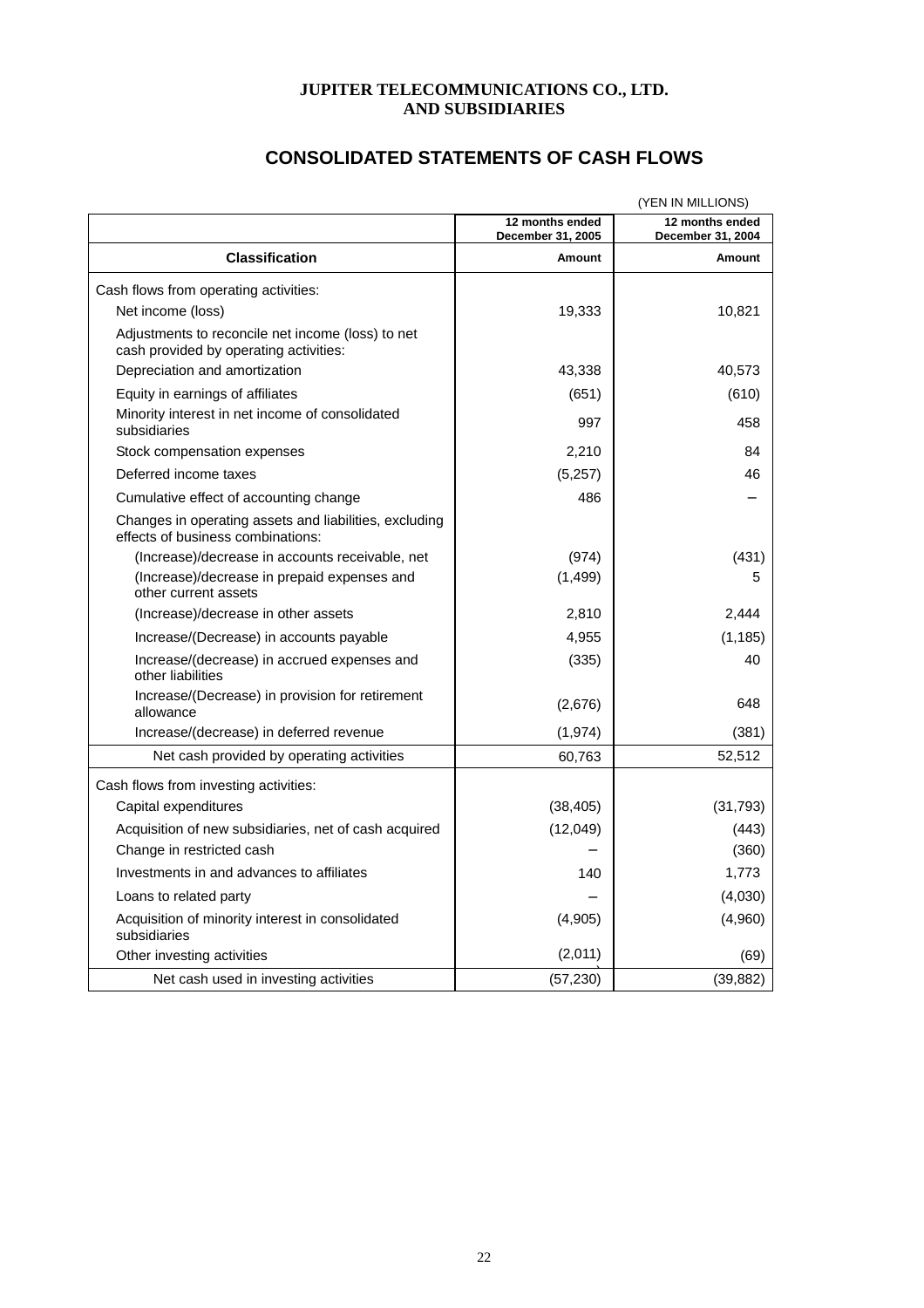|                                                        |                                      | (YEN IN MILLIONS)                    |
|--------------------------------------------------------|--------------------------------------|--------------------------------------|
|                                                        | 12 months ended<br>December 31, 2005 | 12 months ended<br>December 31, 2004 |
| <b>Classification</b>                                  | Amount                               | Amount                               |
| Cash flows from financing activities:                  |                                      |                                      |
| Proceeds from issuance of common stock                 | 91,420                               | 30,000                               |
| Net increase in short-term loans                       | 1,750                                | 250                                  |
| Proceeds from long-term debt                           | 126,904                              | 185,302                              |
| Principal payments of long-term debt                   | (187, 542)                           | (210,098)                            |
| Principal payments under capital lease obligations     | (11, 970)                            | (11, 887)                            |
| Other financing activities                             | 768                                  | (3, 563)                             |
| Net cash provided by (used in) financing<br>activities | 21,330                               | (9,996)                              |
| Net increase in cash and cash equivalents              | 24,863                               | 2,634                                |
| Cash and cash equivalents at beginning of year         | 10,420                               | 7,786                                |
| Cash and cash equivalents at end of term               | 35,283                               | 10,420                               |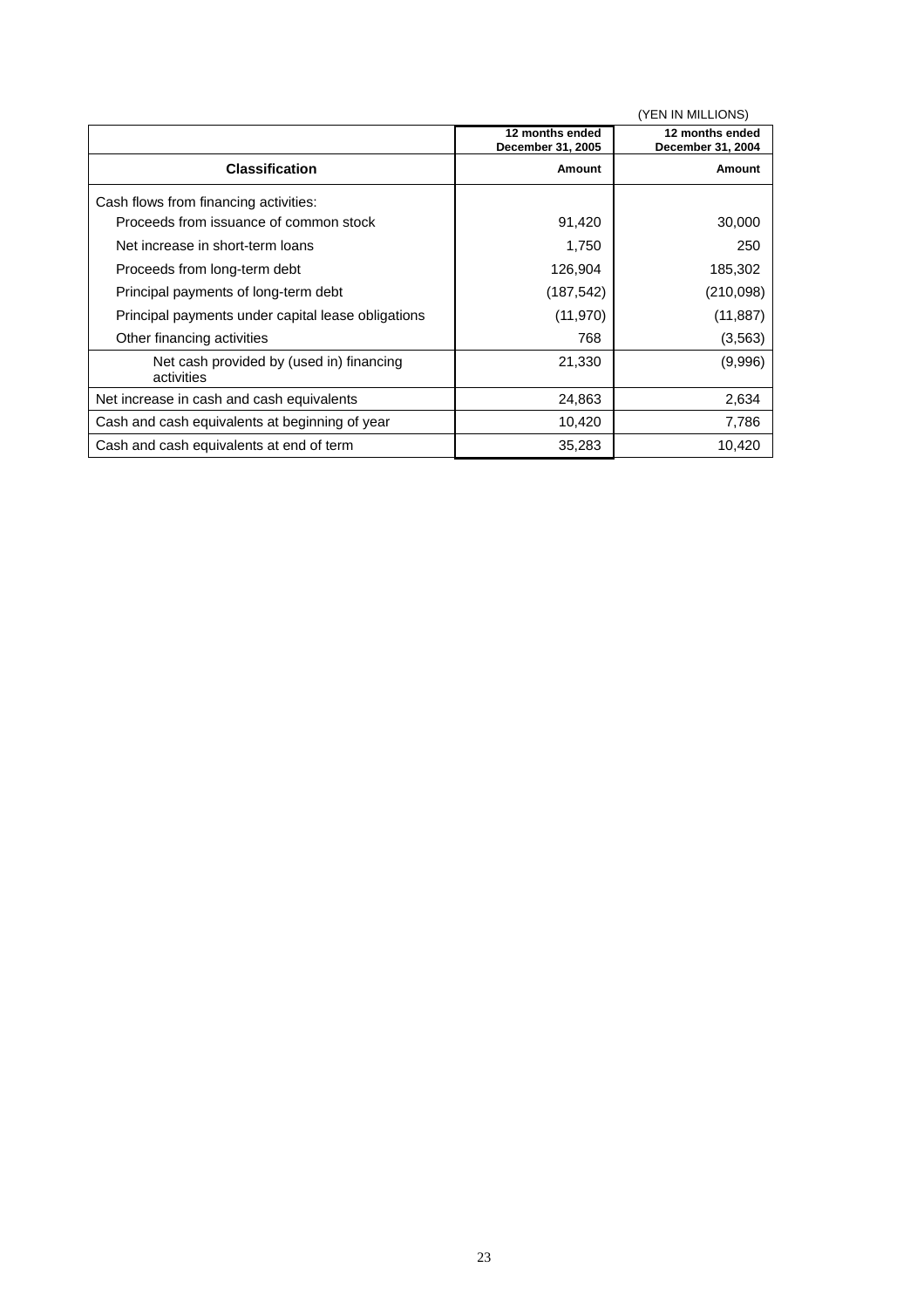# **Notes to Annual Consolidated Financial Statements**

- 1. Scope of consolidation
	- (1) Number of consolidated subsidiaries: 20
	- (2) The names of the Company's consolidated subsidiaries are shown in "1.Status of the Jupiter Telecommunications Co., Ltd.(J:COM) Group".
- 2. Scope of application of equity method
	- (1) Number of equity method affiliates: 7
	- (2) The names of these affiliates are shown in "1.Status of the Jupiter Telecommunications Co., Ltd.(J:COM) Group".
- 3. Fiscal year end

The fiscal year end for all consolidated subsidiaries is the same as the date of consolidated.

- 4. Significant accounting policies
	- (1) Accounting standards used to prepare financial statements The Company prepares its annual consolidated financial statements using terminology, forms and methods of preparation required under accounting principles generally accepted in the United States of America.
	- (2) Securities valuation standards and valuation method To value its securities, the Company applies Statement of Financial Accounting Standards ("SFAS") No. 115, "Accounting for Certain Investments in Debt and Equity Securities."
		- Investments in affiliates (excluding loans): Equity method
			- Investments in other securities: Cost method

When investments in affiliates and unmarketable stocks decline in value, the Company considers the possibility of recognizing impairment losses if such declines are deemed to be more than temporary.

(3) Valuation standards and valuation methods for derivatives

The Company accounts for derivatives based on SFAS No.133 "Accounting for Certain Derivative Instruments and Hedging Activities" as amended. According to SFAS No. 133, as amended, all derivatives must be fairly valued and recognized on the balance sheet as assets or liabilities.

- Derivative instrument designated and effectively active as a fair value hedge: Changes in the fair value of derivative instruments and of the assets or liabilities being hedged are recognized as periodic income/loss.
- Derivative instrument designated as cash flow hedge—regarding the portion effectively active as a hedge: Until income/losses on the assets or liabilities being hedged are recognized on the income statement, they must be recognized as other comprehensive income/loss.
- Derivative instrument designated as cash flow hedge—regarding the portion that is not effectively active as a hedge:
	- Recognized as periodic income/loss.
- Derivative instruments not designated as hedge: Changes in fair value recognized as periodic income/loss.
- (4) Accounting for long-term assets

For long-term assets other than goodwill, the Company evaluates the need for impairment losses on the basis of SFAS No. 144 "Accounting for the Impairment or Disposal of Long-Lived Assets" which applies to instances when certain portions of book value are deemed unrecoverable or when changes in a situation result in book value becoming unrecoverable.

(5) Depreciation method for tangible fixed assets

The straight-line method is applied.

Useful lives of major assets:

| Distribution equipment:                     | $10$ 15 years               |
|---------------------------------------------|-----------------------------|
| Buildings:                                  | $15 \quad 40 \text{ years}$ |
| Support equipment and buildings: 8 15 years |                             |

(Assets acquired through capital leases are depreciated over periods ranging from 2-21 years.)

(6) Valuation standards and valuation methods for goodwill

The Company recognizes as goodwill the difference between costs of acquisition of consolidated subsidiaries and the estimated fair value of the net assets of applicable companies.

In accordance with SFAS No. 142, "Goodwill and Other Intangible Assets," the Company conducts an

impairment test once each year or whenever an event occurs that suggests the possibility of impairment.

(7) Amortization of software The Company amortizes using the straight-line method based on estimated useful life within the Company (less than 5 years).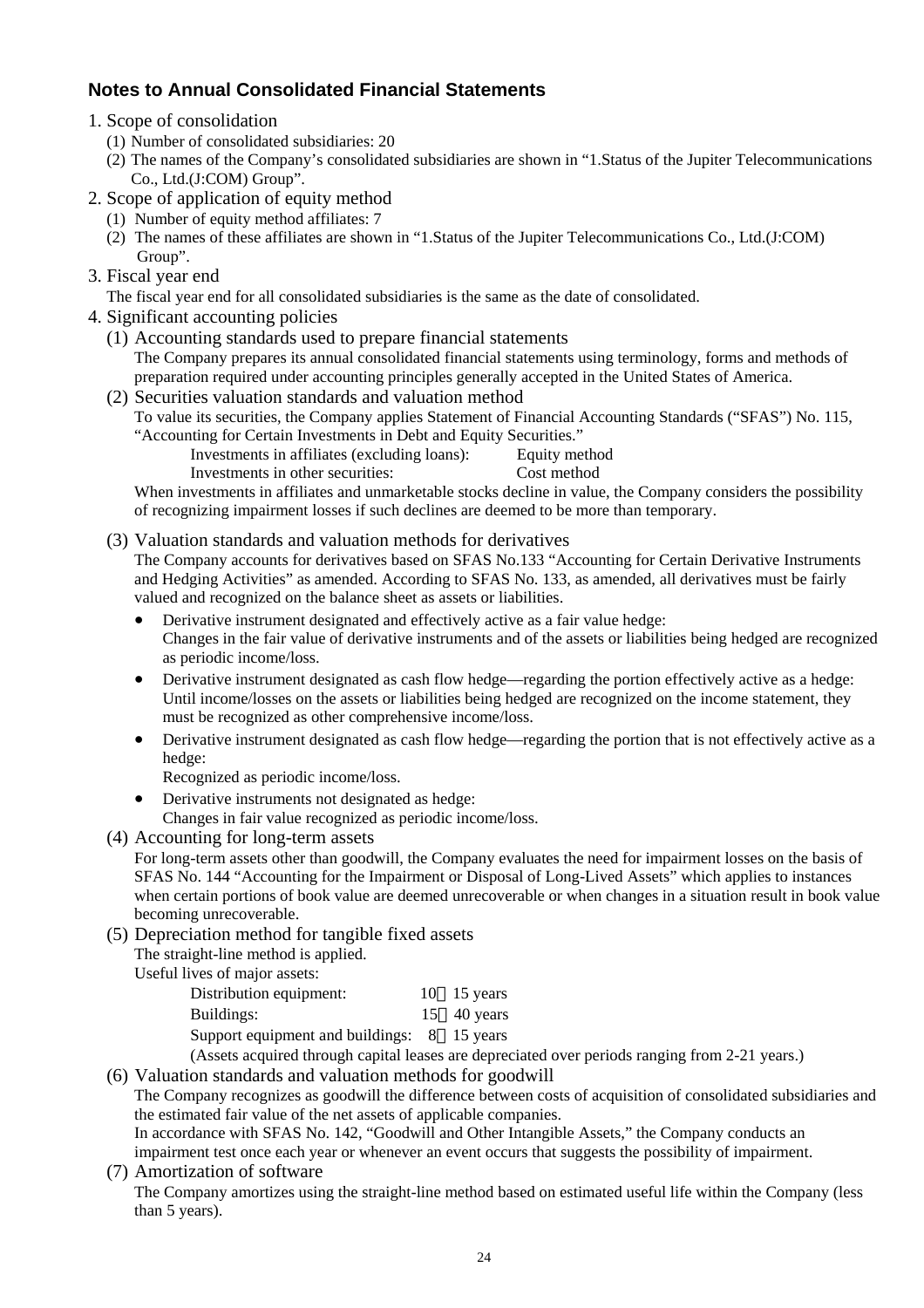#### (8)Accounting methods of Asset Retirement Obligation

The company applies FASB Interpretation No. 47 which clarifies that the term asset retirement obligation as used in FASB Statement No.143, Accounting for Asset Retirement Obligations. This interpretation requires to specify legal obligation to asset retirements and recognize a liability for the fair value of a conditional asset retirement obligation if the fair value of the liability can be reasonably estimated when incurred.

- (9) Standards for recognition of important allowances
	- 1) Bad debt allowance

The Company calculates a bad debt allowance on the basis of actual loss ratios of previous years. It also recognizes estimated uncollectible amounts when such allowances are required (including when payments are due from companies that have gone bankrupt).

2) Severance and retirement allowance

The Company has an unfunded defined-benefit pension plan, for which it recognizes retirement allowance expenses in accordance with SFAS No. 87 "Employer's Accounting for Pensions." The Company changed its retirement benefit system into Defined Contribution Pension Plan on October 1<sup>st</sup>, 2005.

(10) Lease transactions

The Company accounts for leases in accordance with SFAS No.13 "Accounting for Leases."

(11) Amortization of intangible assets

Intangible assets consists of customer relationships, which are amortized over the expected lives of our customers. (12) Consumption tax treatment

The Company applies the "tax exclusion method" for consumption taxes (where consumption taxes are excluded from income and expense on the income statement, and payables and receivable are recognized net of consumption taxes on the balance sheet).

## **Subsequent event**

The Company acquired shares of Kansai Multimedia Service Co., Ltd. (KMS) from Kansai Electric Power Group and Sumitomo Corporation on January 6, 2006. The Company increased its stake of outstanding shares issued by KMS from 25.75% to 64.0%. Consequently, KMS was made a consolidated subsidiary of the company.

1. Objective of this acquisition

KMS provides cable Internet services in the Kansai region together with the J:COM Group's managed system operators. With KMS as a consolidated subsidiary of the company, the company will be able to take advantage of the synergies created by having two ISP of KMS and @NetHome Co., Ltd., a whollyowned subsidiary of the company, in other regions. This will allow the Company to pursue operational synergies for providing better services through joint effort by those two companies for content development, backbone procurement and the launch of new businesses.

2. Outline of Kansai Multimedia Service

Company Established : April 23, 1998

President & CEO : Tetsuo Imagawa

Headquarters : Kita-ku, Osaka city

Capital : ¥2,000 million

Description of Business : Telecommunications business determined by law of telecommunications, and development, manufacturing, sales, maintenance and rent of telecommunications equipment

Acquisition cost : ¥2,275 million

Date of stock acquisition : January 6, 2006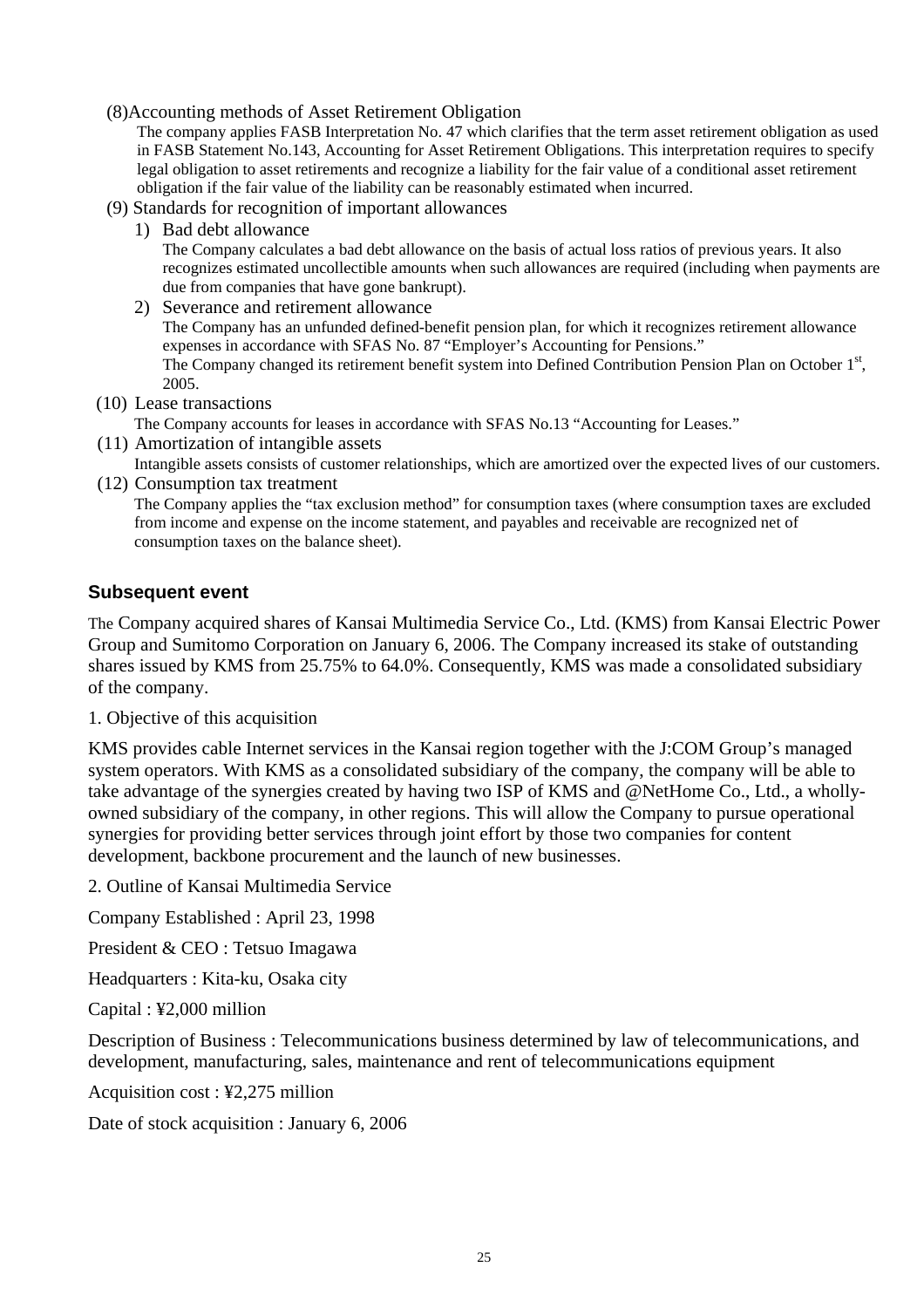# **6.Manufacturing, Orders and Sales**

The Jupiter Telecommunications Group (the Company and its consolidated subsidiaries) is primarily involved in providing cable TV, high-speed Internet access, and telephony services. Accordingly, the Group has nothing to report regarding manufacturing and orders.

The details of revenue—subscription fees are as shown under "3.Business Results and Financial Conditions - (1) Revenue".

# **7.Segment Information**

(1) Operating segments

The Jupiter Telecommunications Group (the Company and its consolidated subsidiaries) operates a single segment which it calls the cable TV businesses. Therefore, information on operating segments has been omitted in this section.

(2) Segment information by region

Because the Company does not have any overseas subsidiaries or branches, this section is not applicable.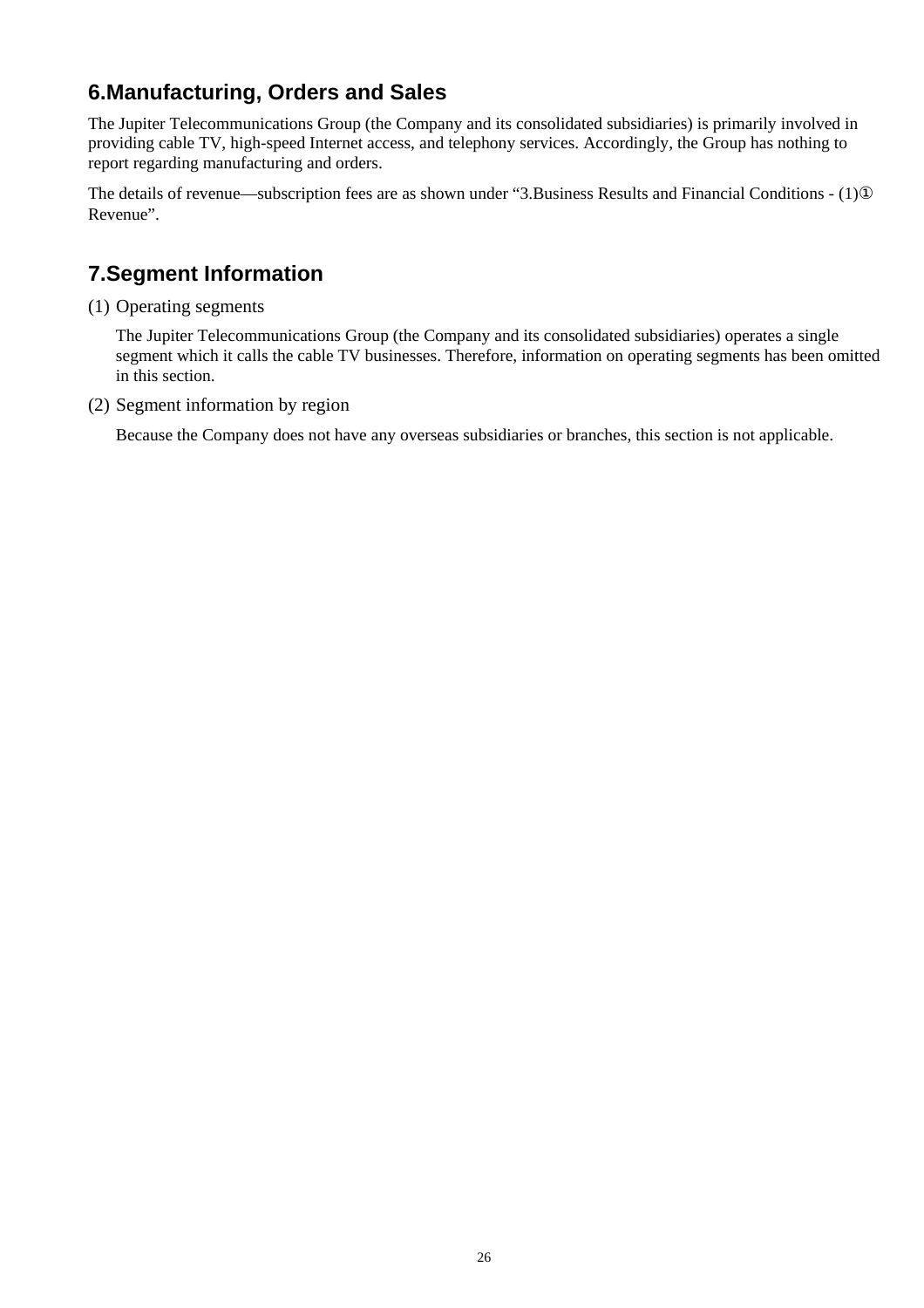(Translation from Japanese disclosure to JASDAQ)

January 30, 2006

# **Annual Financial Results Release**

For the 12 Months Ended December 31, 2005

# **Jupiter Telecommunications Co., Ltd.**(**Parent Company Only**)

Company code number: 4817 (URL [http://www.jcom.co.jp/](http://www.jcomxxxxxxxxx.co.jp/)) Shares traded: JASDAQ Location of headquarters: Tokyo Executive position of legal representative: Tomoyuki Moriizumi, Chief Executive Officer Please address all communications to: Koji Kobayashi, IR Department Phone: +81-3-6765-8158 E-Mail: [KobayashiKo@jupiter.jcom.co.jp](mailto:KobayashiKo@jupiter.jcom.co.jp) Toshiki Kobayashi, General Accounting Phone: +81-3-6765-8181 E-Mail: KobayashiT@jupiter.jcom.co.jp Date of Board of Directors' meeting for approval of annual financial results: January 30, 2006

Provision for interim cash dividends: Provision exists

Date of annual shareholders meeting: March 28, 2006

Number of shares in unit share system: No

Name of parent companies (Percentage of voting rights held in the Company)

LMI/Sumisho Super Media, LLC (62.65%\*)

Liberty Global, Inc. (Listed on the NASDAQ) (62.65%)

*\*Percentage of shareholdings in LMI/Sumisho Super Media, LLC is 58.66% for Liberty Global, Inc. and 41.34% for Sumitomo Corporation*

# **1. Operating results (From January 1, 2005 to December 31, 2005)**

## **(1) Financial results**

|                   |                |                  |                 | (In millions of yen, with fractional amounts rounded) |
|-------------------|----------------|------------------|-----------------|-------------------------------------------------------|
|                   | Net sales      | Operating Income | Ordinary Income | Net Income                                            |
|                   | $\%$           | %                | $\%$            | $\%$                                                  |
| December 31, 2005 | 75.002<br>17.1 | 1.264<br>(20.6)  | 2.109<br>42.0   | (2, 141)<br>36.4                                      |
| December 31, 2004 | 64.060<br>21.0 | 1.593<br>18.9    | 1.485<br>27.2   | (1,570)<br>(241.2)                                    |

|                   | Net income per share | (diluted) | worth | to total assets | Net income per share Net income ratio to net Ordinary income ratio   Ordinary income ratio to<br>net sales |
|-------------------|----------------------|-----------|-------|-----------------|------------------------------------------------------------------------------------------------------------|
|                   | Yen)                 | (Yen)     | $\%$  | %               | %                                                                                                          |
| December 31, 2005 | (352.11)             |           | (1.5) | 0.9             | 2.8                                                                                                        |
| December 31, 2004 | (322.36)             |           | (1.9) | 0.8             | 2.3                                                                                                        |

 *(Notes)* 

*1. Average number of outstanding shares during term:* 

*December 2005 term: 6,081,511 shares December 2004 term: 4,871,169 shares* 

*2. Changes in accounting methods: None*

*3. The percentages shown next to revenue, operating income, income before income taxes and net income represent year-on-year changes.*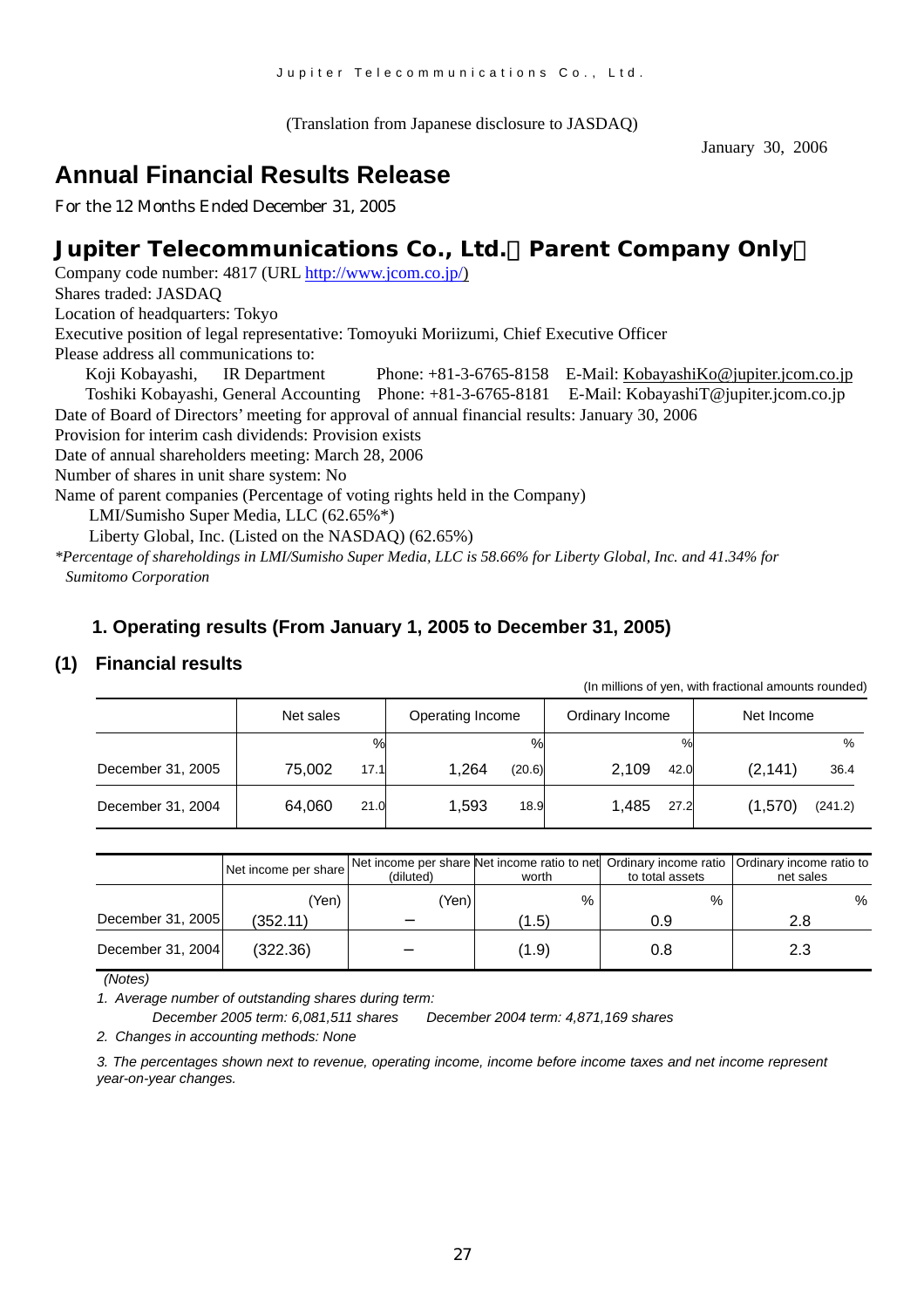# **(2) Dividend information**

|                   |     | Annual cash dividends per share |          | Total amount of          | Dividends payout | Total amount of                            |
|-------------------|-----|---------------------------------|----------|--------------------------|------------------|--------------------------------------------|
|                   |     | Interim                         | Year-end | annual cash<br>dividends | ratio            | dividends ratio to<br>shareholders' equity |
|                   | Yen | Yenl                            | Yen      | Million yen              |                  |                                            |
| December 31, 2005 |     |                                 |          |                          |                  |                                            |
| December 31, 2004 |     |                                 |          |                          |                  |                                            |

**(3)Financial position** (In millions of yen, with fractional amounts rounded)

|                   | Total assets      | Shareholders' equity | Equity capital ratio to | Shareholders' equity |
|-------------------|-------------------|----------------------|-------------------------|----------------------|
|                   |                   |                      | total assets            | per share            |
|                   | (Millions of yen) | (Millions of yen)    | %                       | (Yen) l              |
| December 31, 2005 | 320,208           | 185.332              | 57.9                    | 29,122.68            |
| December 31, 2004 | 155.914           | 94.876               | 60.9                    | 18,436.61            |

*(Notes)* 

*Number of outstanding shares at end of term December 2005 term: 6,363,840 shares December 2004 term: 5,146,074 shares* 

# **2. Forecasts for December 2006 term**

### **(From January 1, 2006 to December 31, 2006)**

We are a multiple system operator, who supports managed system operators. We don't disclose our own forecast since our business results depend on managed system operators' performance.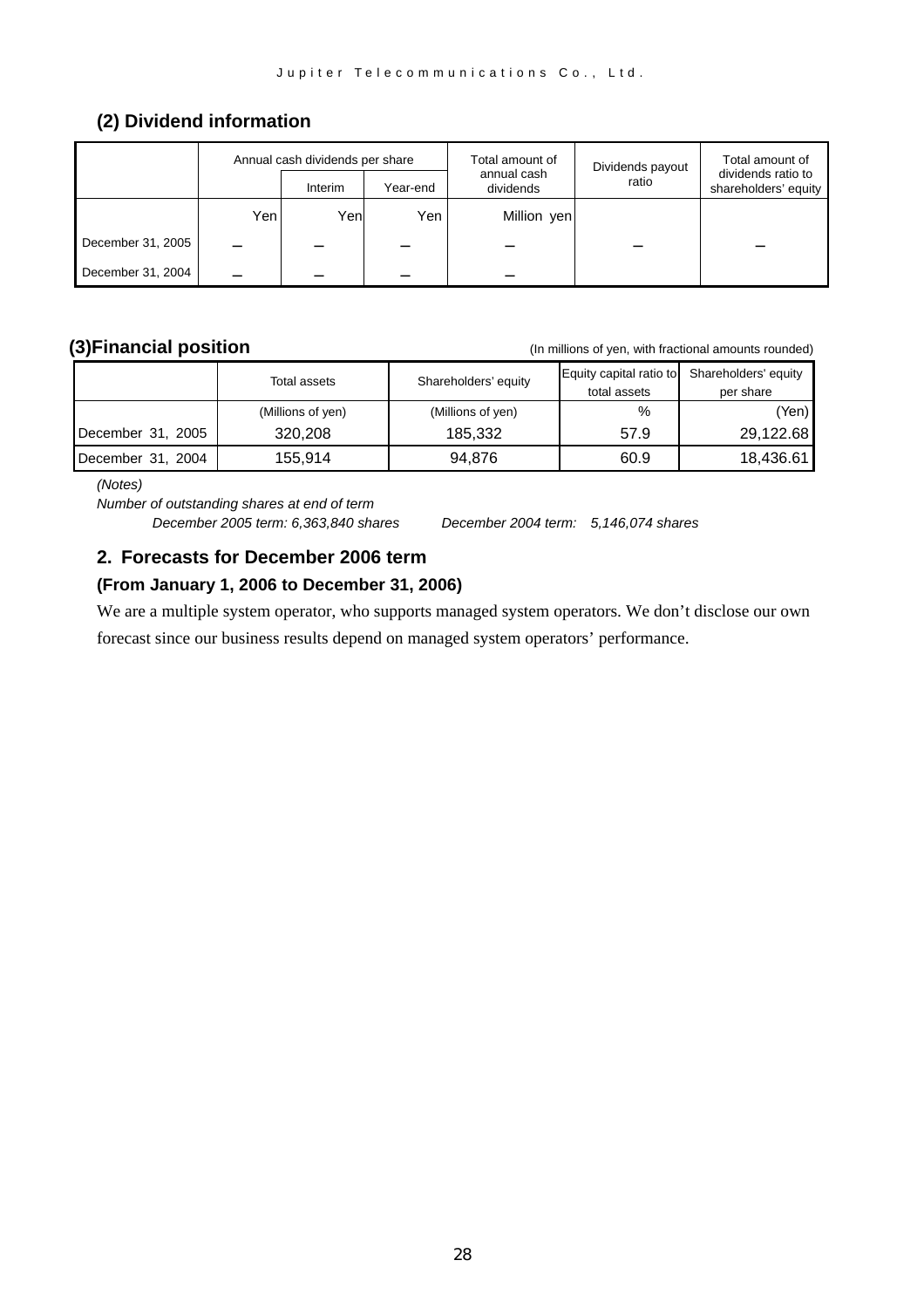(Translation from Japanese disclosure to JASDAQ)

### **Annual financial Statements**

For the 12 Months Ended December 31, 2005

# **JUPITER TELECOMMUNICATIONS CO., LTD (Parent Company Only-Japanese GAAP) STATEMENTS OF OPERATION**

**(YEN IN MILLIONS, EXCEPT PER SHARE AMOUNTS)**

| Account                                                                                                                                                                  | 12 months ended<br>December 31, 2005                   | 12 months ended<br>December 31, 2004                   | Change          |              |
|--------------------------------------------------------------------------------------------------------------------------------------------------------------------------|--------------------------------------------------------|--------------------------------------------------------|-----------------|--------------|
|                                                                                                                                                                          | <b>Amount</b>                                          | Amount                                                 | <b>Amount</b>   | $($ )        |
| Sales<br>Cost of sales                                                                                                                                                   | 75,002<br>56,327                                       | 64,060<br>49,903                                       | 10,942<br>6,424 | 17.1<br>12.9 |
| <b>Gross income</b>                                                                                                                                                      | 18,675                                                 | 14,157                                                 | 4,518           | 31.9         |
| Selling, general & administrative expenses<br>Wages and salaries<br>Retirement cost<br>Employee's benefit<br>Rent expense<br>Consulting expenses<br>Depreciation expense | 17,411<br>5,696<br>308<br>2,670<br>887<br>5,040<br>618 | 12,564<br>3,994<br>569<br>1,934<br>644<br>3,209<br>513 | 4,847           | 38.6         |
| Other                                                                                                                                                                    | 2,192                                                  | 1,701                                                  |                 |              |
| <b>Operating income</b>                                                                                                                                                  | 1,264                                                  | 1,593                                                  | (329)           | (20.6)       |
| Non-Operating profit<br>Interest revenue                                                                                                                                 | 2,586                                                  | 4,018                                                  | (1, 432)        | (35.6)       |
| Guarantee fee<br><b>Dividends</b>                                                                                                                                        | 1,564<br>100<br>669                                    | 3,823<br>172                                           |                 |              |
| Exchange gain                                                                                                                                                            | 13                                                     | 1                                                      |                 |              |
| Other                                                                                                                                                                    | 240                                                    | 22                                                     |                 |              |
| Non-Operating charges<br>Interest expense<br>Guarantees expense<br>Long term prepaid guarantees amortization                                                             | 1,741<br>642<br>221<br>543                             | 4,126<br>3,006<br>105<br>673                           | (2, 384)        | (57.8)       |
| Stock issue cost amortization<br>Other                                                                                                                                   | 286<br>46                                              | 76<br>266                                              |                 |              |
| <b>Ordinary income</b>                                                                                                                                                   | 2,109                                                  | 1,485                                                  | 623             | 42.0         |
| Extraordinary gains                                                                                                                                                      |                                                        | $\overline{2}$                                         | (2)             |              |
| <b>Extraordinary losses</b>                                                                                                                                              | 4,228                                                  | 3,044                                                  | 1,183           | 38.9         |
| Loss on one-time amortization of loan<br>expense                                                                                                                         | 2,845                                                  | 3,044                                                  |                 |              |
| Loss on sale of investment securities                                                                                                                                    | 1,383                                                  |                                                        |                 |              |
| Net loss before taxes                                                                                                                                                    | 2,119                                                  | 1,557                                                  | 562             | 36.1         |
| Income taxes & inhabitant taxes                                                                                                                                          | 22                                                     | 13                                                     | 9               | 67.0         |
| Net loss after taxes                                                                                                                                                     | 2,141                                                  | 1,570                                                  | 571             | 36.4         |
| Accumulated loss brought forward from the<br>previous term                                                                                                               | 16,025                                                 | 14,455                                                 | 1,570           | 10.9         |
| Accumulated loss as of the term-end                                                                                                                                      | 18,166                                                 | 16,025                                                 | 2,141           | 13.4         |

*\* Fractional rounded makes some differences between sum of breakdown and total in Change column.*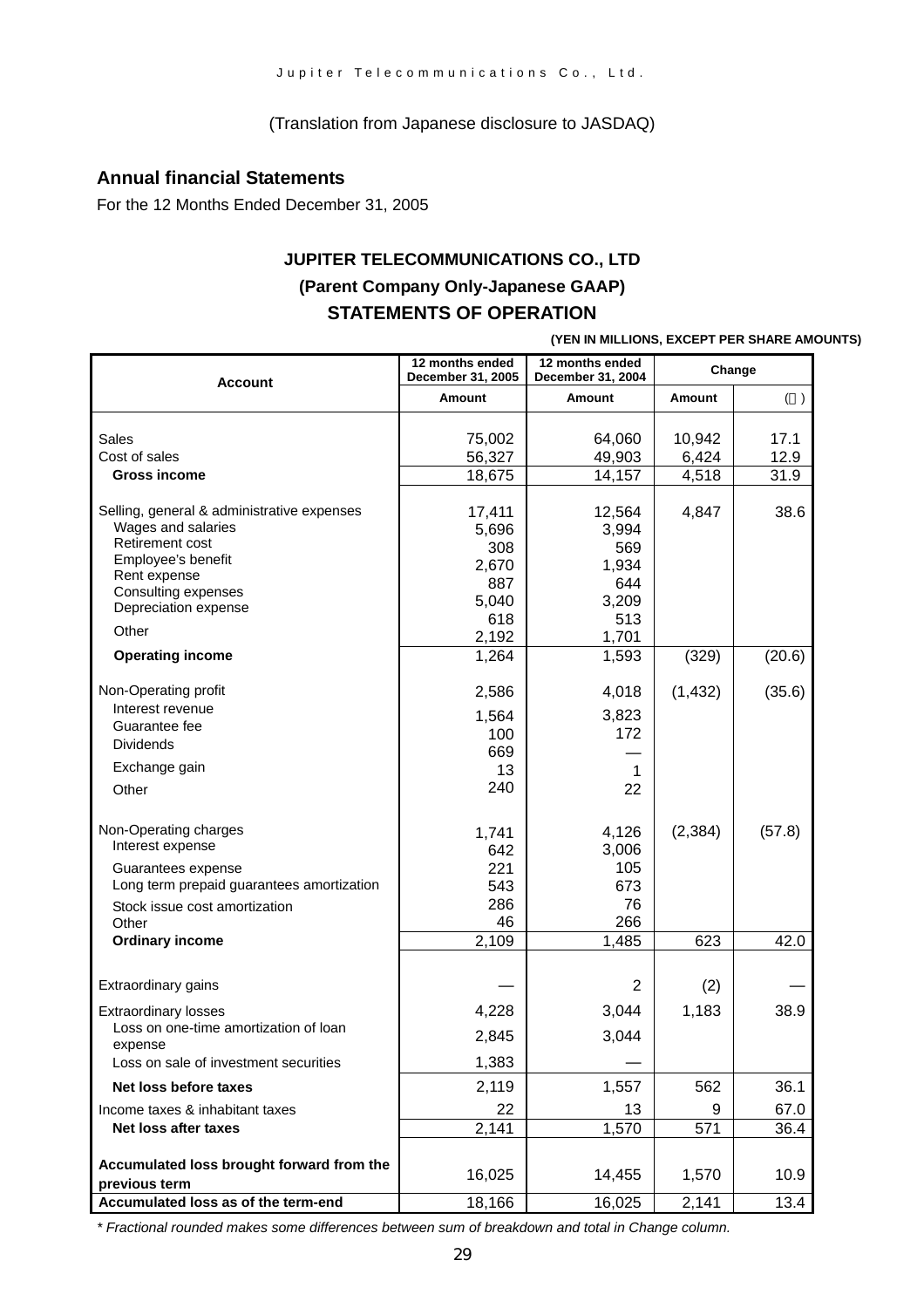# **JUPITER TELECOMMUNICATIONS CO., LTD (Parent Company Only-Japanese GAAP) BALANCE SHEETS**

#### **(YEN IN MILLIONS, EXCEPT PER SHARE AMOUNTS)**

| <b>Account</b>                                | December<br>31, 2005 | December<br>31, 2004 | Change         | <b>Account</b>                                         | December<br>31, 2005 | <b>December</b><br>31, 2004 | Change   |
|-----------------------------------------------|----------------------|----------------------|----------------|--------------------------------------------------------|----------------------|-----------------------------|----------|
|                                               | Amount               | Amount               | Amount         |                                                        | Amount               | Amount                      | Amount   |
| Current assets:                               |                      |                      |                | <b>Current liabilities:</b>                            |                      |                             |          |
| Cash and cash equivalents                     | 22,268               | 1,504                | 20,763         | Accounts payable-Trade                                 | 8,235                | 7,700                       | 536      |
| Accounts receivable-Trade                     | 11,081               | 9,647                | 1,434          | Other current liabilities                              | 1,455                | 1,109                       | 346      |
| Merchandises                                  | 957                  | 183                  | 774            | <b>Total current liabilities</b>                       | 9,690                | 8,809                       | 881      |
| Prepaid expenses                              | 162                  | 72                   | 90             |                                                        |                      |                             |          |
| Advances to suppliers                         | 32                   | 35                   | (3)            |                                                        |                      |                             |          |
| Deposit                                       |                      | 2,000                | (2,000)        |                                                        |                      |                             |          |
| Other current assets                          | 450                  | 135                  | 316            |                                                        |                      |                             |          |
| Total current assets                          | 34,950               | 13,576               | 21,374         |                                                        |                      |                             |          |
| Fixed assets:                                 |                      |                      |                | Fixed liabilities:                                     |                      |                             |          |
| <b>Buildings</b>                              | 971                  | 988                  | (17)           | Long-term debt                                         | 125,000              | 50,000                      | 75,000   |
| Other structure                               | 36                   | 37                   | (0)            | Severance and retirement                               |                      | 2,163                       | (2, 163) |
| Machinery and equipment                       | 910                  | 485                  | 424            | allowance<br>Retirement cost to directors              | 45                   | 26                          | 20       |
| Land                                          | 429                  | 429                  |                | Other long term liabilities                            | 141                  | 40                          | 100      |
| Tangible fixed assets                         | 2,346                | 1,939                | 407            | <b>Total fixed liabilities</b>                         | 125,186              | 52,229                      | 72,957   |
| Trademark                                     | 0                    | 2                    | (2)            | <b>Total Liabilities</b>                               | 134,876              | 61,038                      | 73,838   |
| Software                                      | 2,399                | 1,325                | 1,074          |                                                        |                      |                             |          |
| Telephone rights                              | 9                    | 9                    |                |                                                        |                      |                             |          |
| Intangible fixed assets                       | 2,408                | 1,336                | 1,072          |                                                        |                      |                             |          |
| Investment securities                         | 2,867                | 2,867                |                |                                                        |                      |                             |          |
| Investments to subsidiaries<br>and affiliates | 155,205              | 68,708               | 86,497         |                                                        |                      |                             |          |
| Contribution to related<br>parties            | 3                    | 3                    |                | Paid-in Capital                                        | 114,481              | 78,133                      | 36,348   |
| Long-term loans to others                     | 286                  | 302                  | (16)           | Advance on subscription                                | 0                    |                             | 0        |
| Long-term loans to related<br>parties         | 120,000              | 63,000               | 57,000         | Capital surplus:                                       |                      |                             |          |
|                                               |                      |                      |                | Additional paid-in capital                             | 89,017               | 32,768                      | 56,249   |
| Long-term prepaid expenses<br>Guarantees      | 803<br>726           | 3,458<br>594         | (2,655)<br>131 | Retained earnings:                                     |                      |                             |          |
| Other assets                                  | 149                  | 18                   | 133            | Accumulated losses                                     | (18, 166)            | (16,025)                    | (2, 141) |
| Total investments and other                   | 280,039              | 138,950              | 141,090        | Total retained earnings                                | (18, 166)            | (16,025)                    | (2, 141) |
| assets<br>Total fixed assets                  | 284,793              | 142,225              | 142,569        | Treasury stock                                         | (0)                  |                             | (0)      |
|                                               |                      |                      |                |                                                        |                      |                             |          |
| Differed revenue                              |                      |                      |                | <b>Total Stockholder's equity</b>                      | 185,332              | 94,876                      | 90,456   |
| Stock issuance cost                           | 465                  | 113                  | 351            |                                                        |                      |                             |          |
| <b>Total Deferred charges</b>                 | 465                  | 113                  | 351            |                                                        |                      |                             |          |
| <b>Total Assets</b>                           | 320,208              | 155,914              | 164,294        | <b>Total Liabilities &amp;</b><br>Stockholders' equity | 320,208              | 155,914                     | 164,294  |

*\* Fractional rounded makes some differences between sum of breakdown and total in Change column.*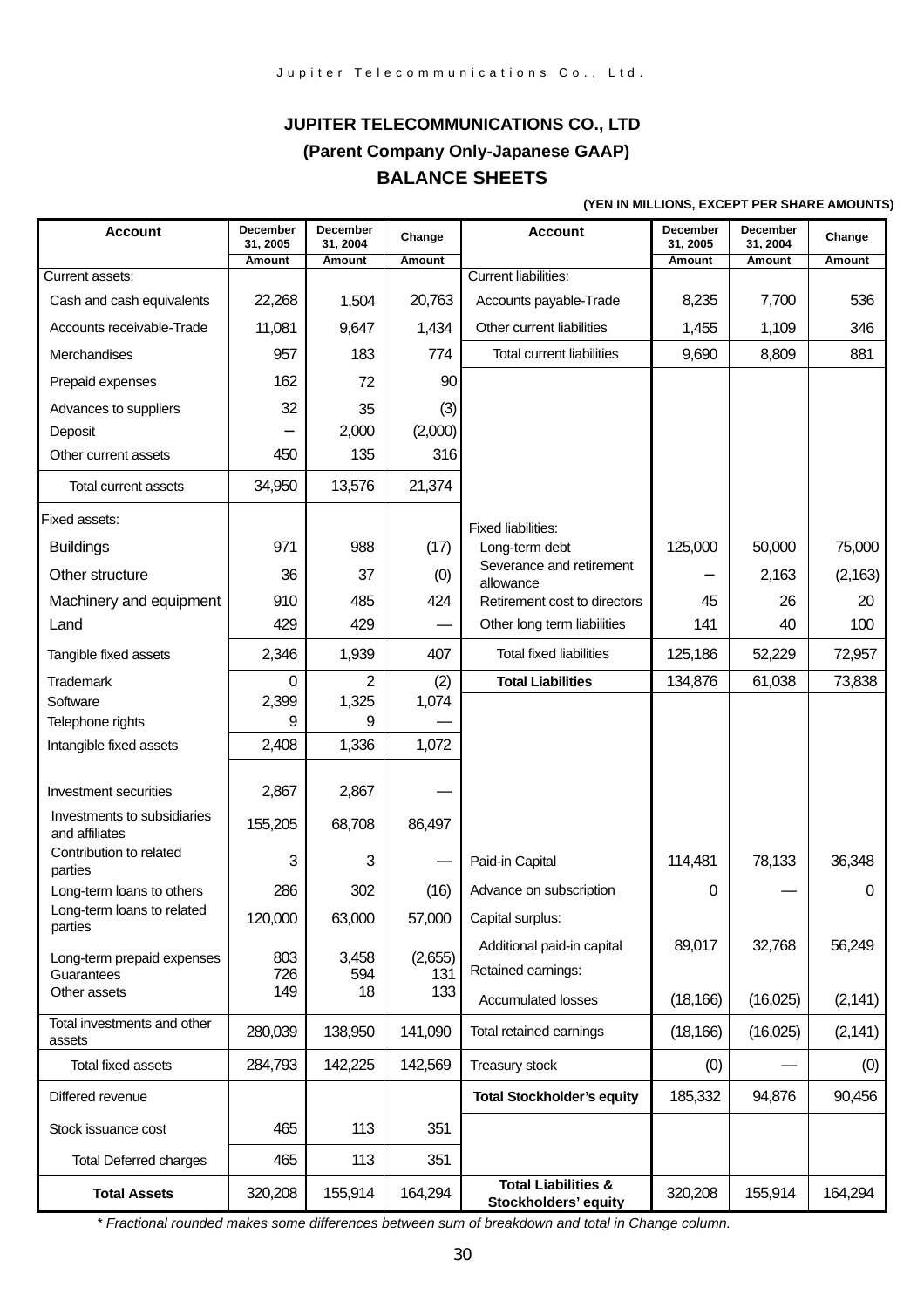#### **(Note)**

|   |                                                           |                                    | December 31, 2005              | December 31, 2004 |                    |
|---|-----------------------------------------------------------|------------------------------------|--------------------------------|-------------------|--------------------|
|   | 1 Accumulated depreciation of Tangible fixed assets       |                                    | ¥513 million                   | ¥379 million      |                    |
|   | 2 Guarantee liabilities for bank loan                     |                                    | ¥30,457 million                | ¥150,573 million  |                    |
|   | 3 Pledged assets Security for the loan by project finance |                                    |                                |                   |                    |
|   | Long-term loan to related parties                         |                                    | million                        | ¥63,000 million   |                    |
|   | Investments to subsidiaries and affiliates                |                                    | million                        | ¥55,175 million   |                    |
|   | <b>Other assets</b> Contribution to affiliates            |                                    | million                        | ¥3 million        |                    |
|   |                                                           | Total                              | million                        | ¥118,178 million  |                    |
| 4 | Increase of capital stock                                 |                                    |                                |                   |                    |
|   | Insurance of new stock                                    |                                    |                                |                   |                    |
|   | Type of Issue                                             | In number of<br>outstanding shares | Total amount<br>at issue price | Amount received   | Amount capitalized |
|   | Public offerings                                          | 1,091,500 Share                    | ¥87,320 million                | ¥82,954 million   | ¥32,472 million    |
|   | Green shoe option                                         | 114,608 Share                      | ¥8,710 million                 | ¥8,710 million    | ¥3,410 million     |
|   | Exercise of stock<br>option                               | 11,658 Share                       | ¥932 million                   | ¥932 million      | ¥466 million       |
|   | Total                                                     | 1,217,766 Share                    | ¥96,962 million                | ¥92,596 million   | ¥36,348 million    |

#### JUPITER TELECOMMUNICATIONS CO., LTD

#### **Significant Accounting Policies**

- 1. Securities Valuation Method
	- Investments to subsidiaries Acquisition cost by the moving average method Other investments Non-marketable Securities Acquisition cost by the moving average method
- 2. Inventory Valuation

#### Merchandise

Lower of cost or market by the moving average method

3. Depreciation Method of Tangible Fixed Assets

The straight-line method is applied.

Buildings: 15~60 years

Support equipment and buildings: 8~15 years

4. Amortization Method of Intangible Fixed Assets

Straight-line method pursuant to the Corporate Tax Law With regard to software for in-house use, straight-line method over estimated in-house useful life (5 years).

5. Long term Prepaid Expenses

Amortized using straight-line method.

6. Deferred Charges

Stock Issue Charges Amortized equally in three years pursuant to the provisions of the Commercial Code

- 7. Allowance and Reserve
	- (1) Allowance for Bad debts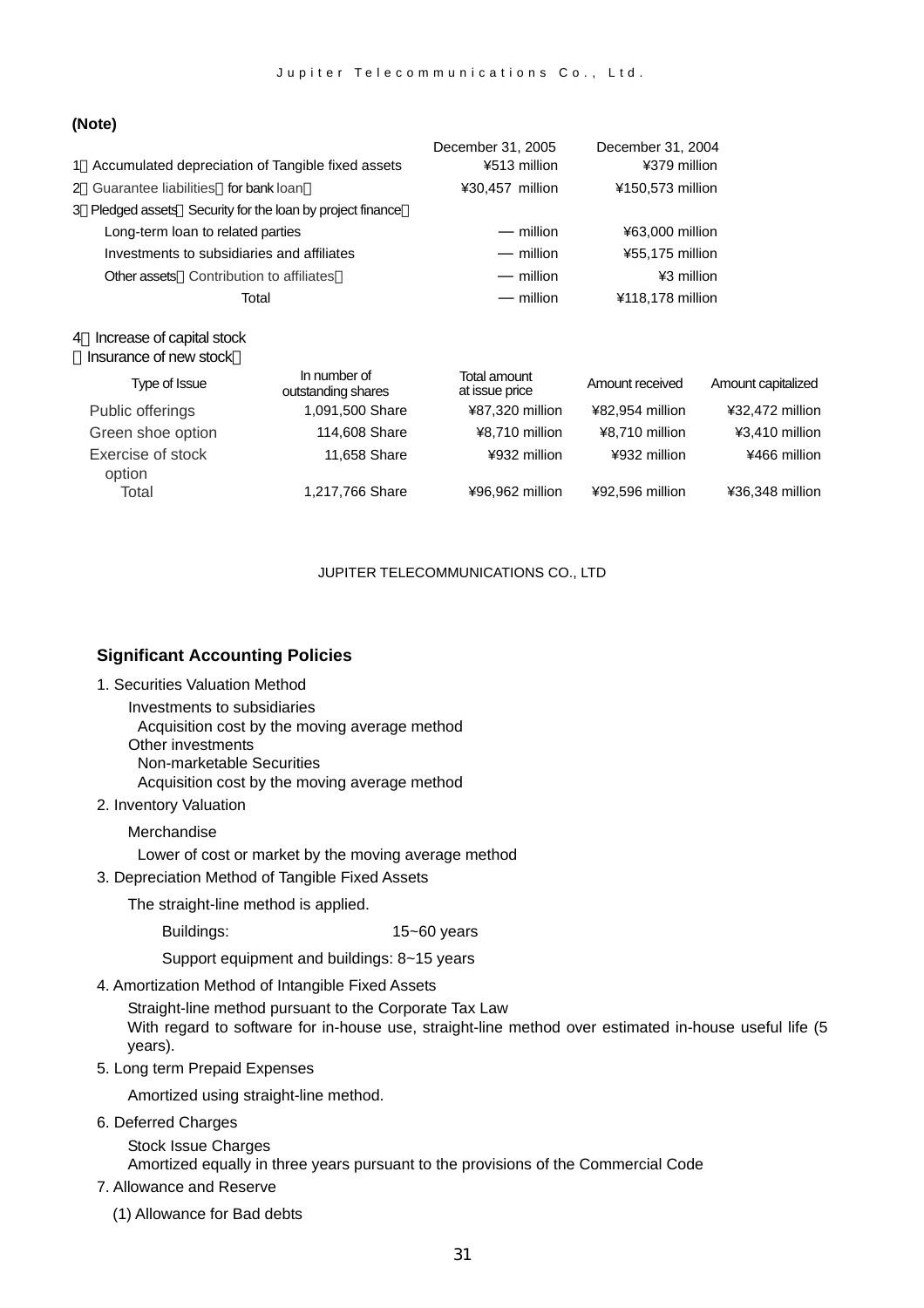Calculate based on historical bad debt ratio approach for general receivables and on debtor's financial evaluation approach for particular doubtfuls.

(2) Reserve for Retiring Benefits

Set aside estimated retirement benefit liabilities at as of this term end using actuarial calculations.

(3) Reserve for Retiring Benefits for directors

Necessary payment as of this term-end based on the internal regulations.

- 8. Important foreign exchange hedge method
	- (1) Hedge accounting method

Deferred hedge method is applied. When allotment is applicable, such method is used.

(2) Measure and object for hedge

Hedge measure: Foreign exchange reserve, and interest swap

Object for hedge: Account receivables and payables in foreign currency, and interest of debt loans

with variable interest rate

(3) Hedge policy

The Company tries to minimize the risks of foreign exchange fluctuations of account receivables and payables in foreign currency as well as the risks of fluctuations of interest rate for debt loans based on the Company's internal regulations.

(4) Valuation of hedge

Valuation is done comparing reserved rates and actual rates at closing dates and settlement dates. With regard to interest swap, valuation is done by the interest risk as object for hedge being diminished.

9. Lease transaction

Except for finance lease where ownership is expected to transfer to the lessee, the accounting method for lease transactions in conformance with accounting policy of general lease transaction is applied.

10. Consumption Taxes

Consumption taxes are excluded from income and expenses in Statement of Operations, and net of payables / receivables of Consumption Taxes are recorded in Balance Sheet.

#### **Additional information**

#### 1.Pro forma standard tax

"Law for partial amendments to Local Tax Law" (2003, Law No. 9) was promulgated on March 31, 2003, and Pro forma standard tax was adopted for a fiscal year starting after April 1, 2004. Hence, the Company recognize value-added portion and capital portion of Corporate Enterprise Tax, according to the "Practical treatment regarding the presentation on the Statement of Operations for Pro forma standard tax portion in Corporate Enterprise Tax" (ASBJ February 13, 2004).

As a result of above, the selling, general and administrative expense and Net loss before income taxes increased by ¥134 million, while the Operating income, and Ordinary income decreased the same amount.

#### 2. Retirement allowance system

The Company was under the defined retirement allowance plan, however with the enforcement of Defined-Contribution Pension Law, the Company moved into the defined contribution pension plan on October 1st, 2005. The Company applies Accounting for New Retirement Benefit Plans, which results in the ¥371 million decrease of selling, general and administrative expense and Net Loss before Taxes, and in the same amount increase of Operating income and Ordinary income.

#### **Valuable securities**

The company does not hold marketable securities.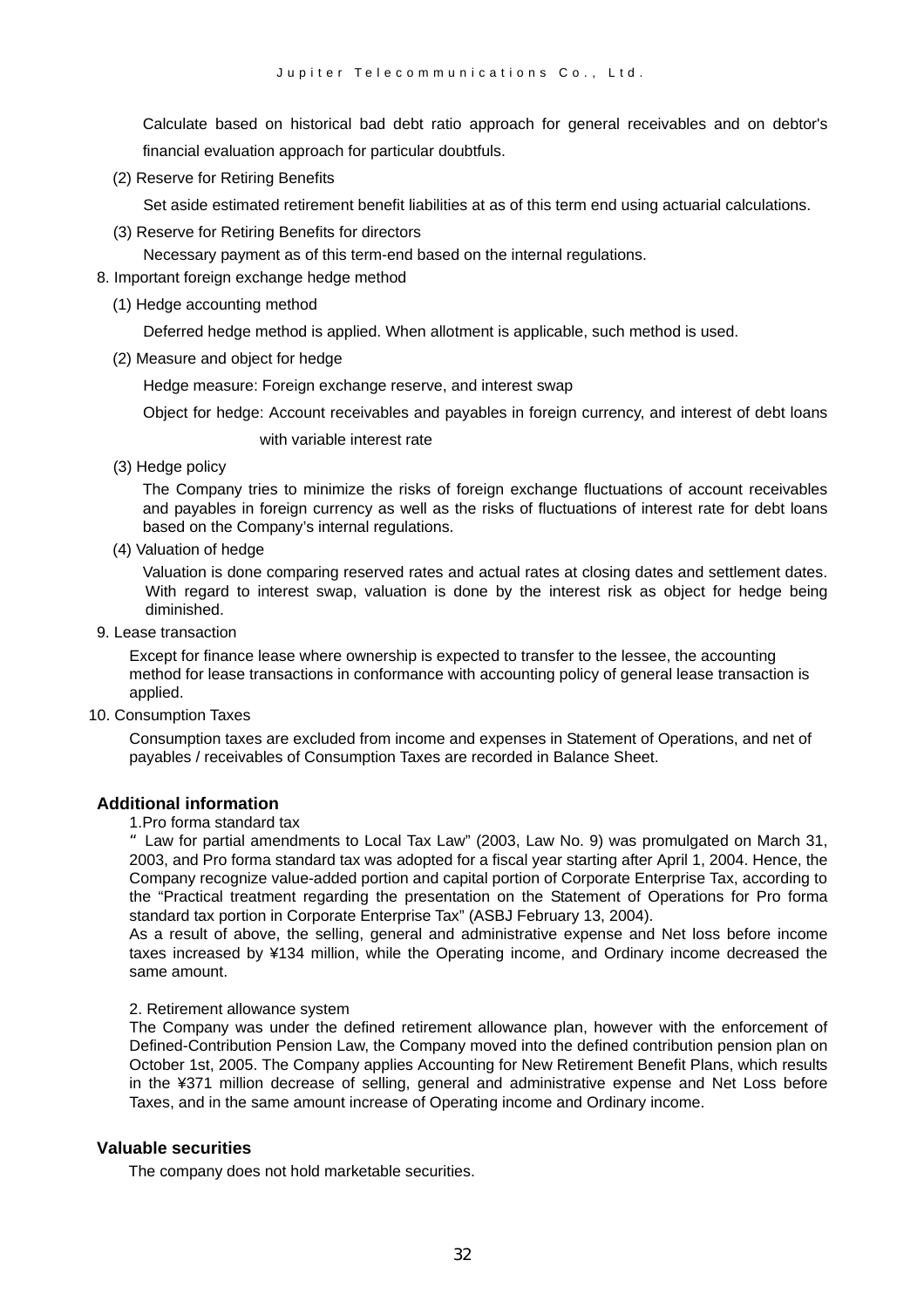#### **Lease transactions**

It will be disclosed on EDINET, and the description is omitted.

#### **Subsequent event**

The Company acquired shares of Kansai Multimedia Services Co., Ltd. (KMS) from Kansai Electric Power Group and Sumitomo Corporation on January 6, 2006. The Company increased its stake of outstanding shares issued by KMS from 25.75% to 64.0%. Consequently, KMS was made a consolidated subsidiary of the company.

1. Objective of this acquisition

KMS provides cable Internet services in the Kansai region together with the J:COM Group's managed system operators. With KMS as a consolidated subsidiary of the company, the company will be able to take advantage of the synergies created by having two ISP of KMS and @NetHome Co., Ltd., a whollyowned subsidiary of the company, in other regions. This will allow the Company to pursue operational synergies for providing better services through joint effort by those two companies for content development, backbone procurement and the launch of new businesses.

2. Outline of Kansai Multimedia Service

Company Established : April 23, 1998

President & CEO : Tetsuo Imagawa

Headquarters : Kita-ku, Osaka city

Capital : ¥2,000 million

Description of Business : Telecommunications business determined by law of telecommunications, and development, manufacturing, sales, maintenance and rent of telecommunications equipment

Acquisition cost : ¥2,275 million

Date of stock acquisition : January 6, 2006